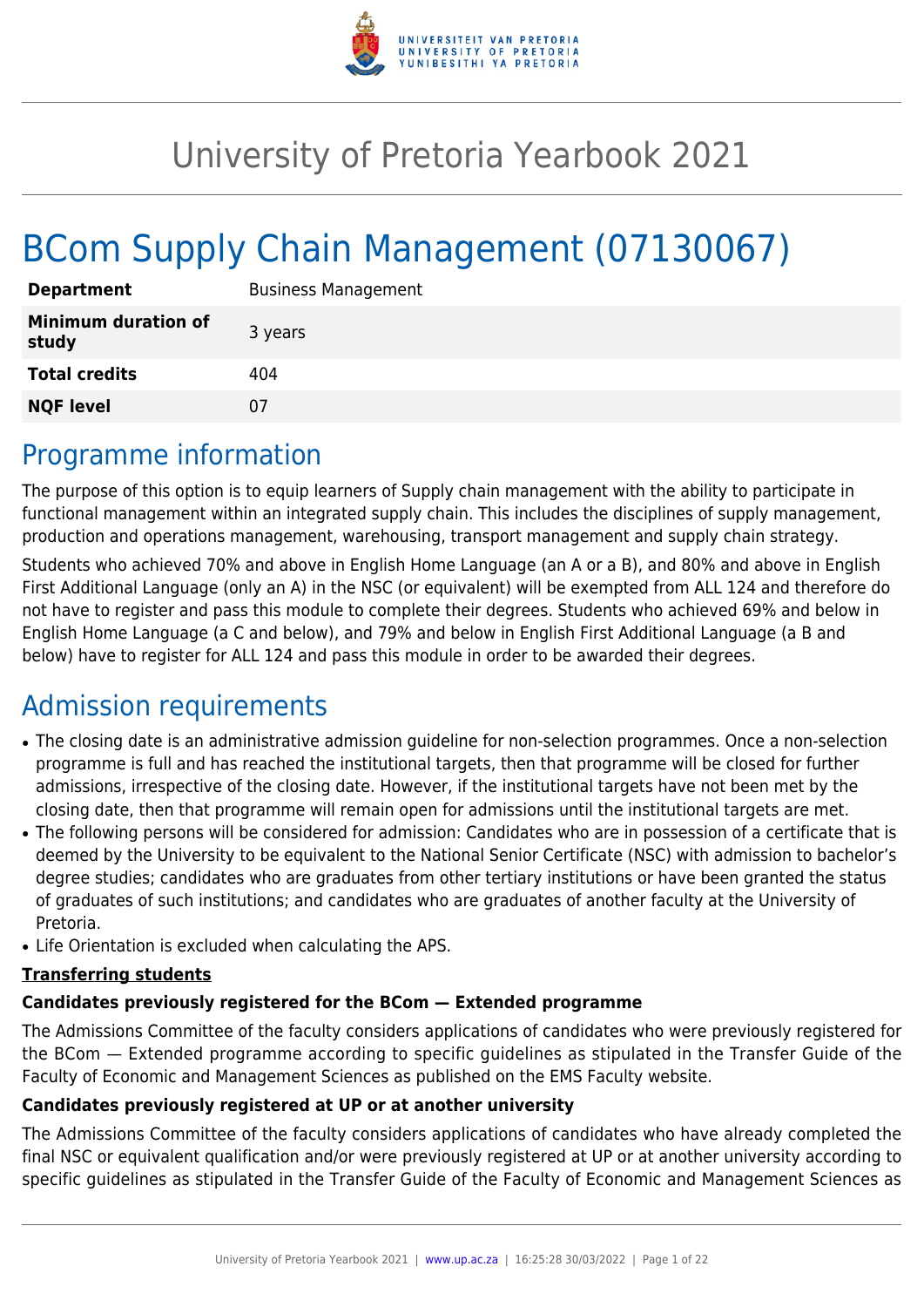

published on the EMS Faculty website. A complete academic record, as well as the final school leaving results, are required for such applications.

**NB:** Candidates who are still registered at another university must submit an academic record of their studies to the faculty as soon as possible after their final examinations. The closing date for these applications is **30 September**.

#### **Qualifications from countries other than South Africa**

- Citizens from countries other than South Africa and South African citizens with foreign qualifications must comply with all the other admission requirements and the prerequisites for subjects/modules.
- In addition to meeting the admission requirements, it may be expected from candidates to write the SAT, if required.
- Candidates must have completed the National Senior Certificate with admission to degree studies or a certificate of conditional exemption on the basis of a candidate's foreign qualifications, the so-called "Immigrant" or "Foreign Conditional Exemption". The only condition for the "Foreign Conditional Exemption" that is accepted is: 'completion of the degree course'. The exemption certificate is obtainable from Universities South Africa (USAf). Detailed information is available on the website at [click here](http://mb.usaf.ac.za)

#### **University of Pretoria website: [click here](http://www.up.ac.za/ems)**

|                                                                                | <b>Minimum requirements</b> |                    |          |            |
|--------------------------------------------------------------------------------|-----------------------------|--------------------|----------|------------|
| <b>Achievement level</b>                                                       |                             |                    |          |            |
| <b>English Home Language or</b><br><b>English First Additional</b><br>Language |                             | <b>Mathematics</b> |          | <b>APS</b> |
| NSC/IEB                                                                        | AS Level                    | NSC/IEB            | AS Level |            |
|                                                                                |                             | Δ                  |          |            |

\* Cambridge A level candidates who obtained at least a D and International Baccalaureate (IB) HL candidates who obtained at least a 4 in the required subjects, will be considered for admission.

**Note**: Accountancy is not a subject requirement for any of the BCom or BAdmin programmes.

# Additional requirements

- a. General Regulations G.1 to G.15 (with the exception of Regulation G.11.2(c)) apply to a bachelor's degree.
- b. A student may not take more than the prescribed number of modules per semester unless the Dean decides otherwise.
- c. A student may take a module not listed as an elective module only if the prior approval of the Dean has been obtained.
- d. A student who is in possession of a bachelor's degree may not present any modules passed for that degree for another field of specialisation or degree in this Faculty. (See General Regulations G.8 and G.9)
- e. A module already passed may only be repeated with the approval of the Dean.
- f. A module passed may not be taken into account for more than one degree or field of specialisation.
- g. It remains the student's responsibility to ascertain, prior to registration, whether all the modules he/she intends taking can be accommodated in the class, test and examination timetables.
- h. The Faculty of Economic and Management Sciences supports an outcomes-based education system and places a high premium on the development of specific academic competences. Class attendance in all modules and for the full duration of all programmes is therefore compulsory for all students.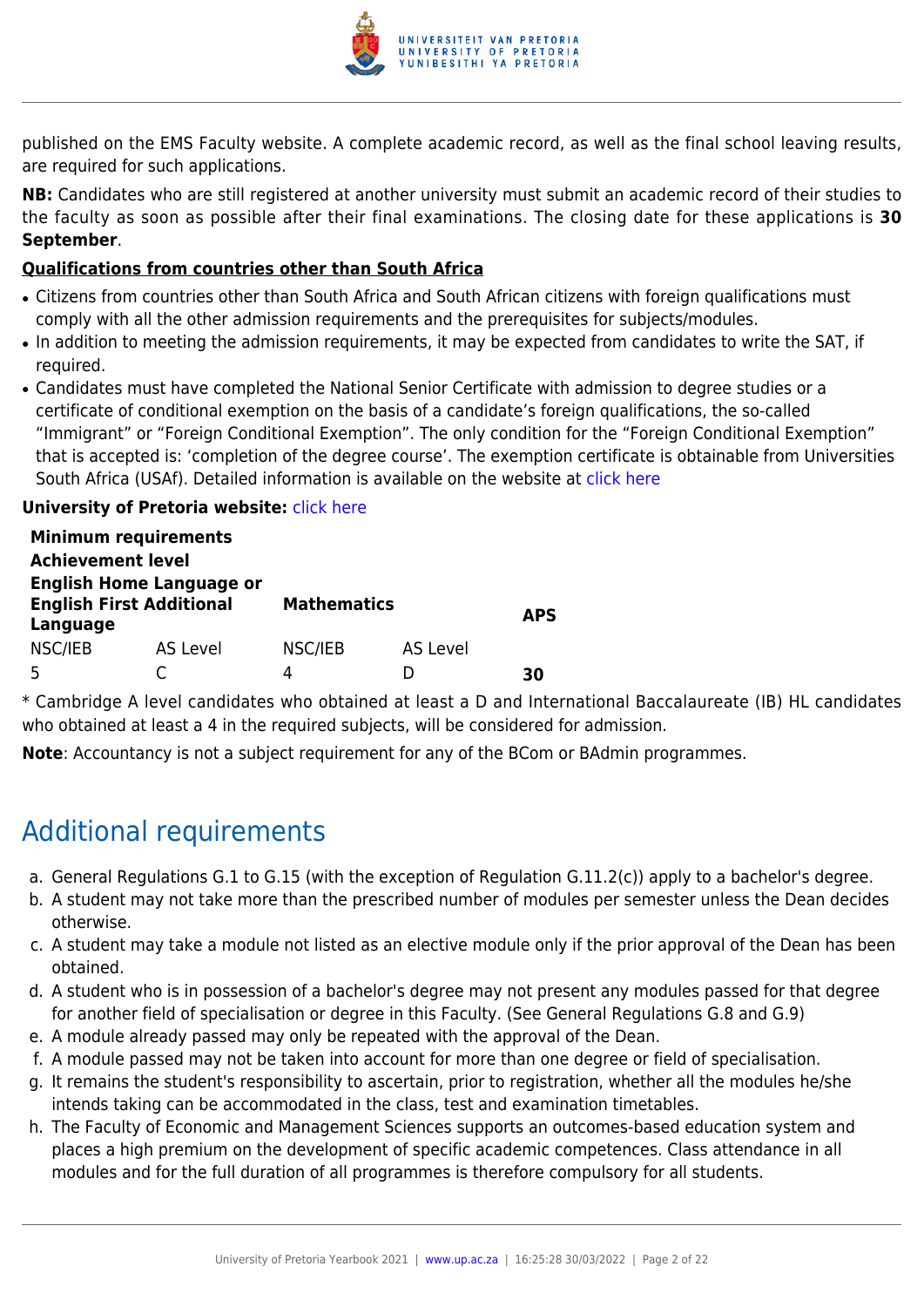

i. The Dean has the right of authorisation regarding matters not provided for in the General Regulations or the Faculty Regulations.

# Other programme-specific information

**Note**: See the alphabetical list of modules for prerequisites of all modules.

FRK 122 is a terminating module. Candidates will not be able to continue with Financial accounting in the second or third year.

FBS 212 and 222 are terminating modules. Candidates will not be able to continue with Financial management at 300-level.

### **Specialisation modules**: OBS 316 and 326.

"Major subject"

To be considered a "major subject" the equivalent of four 14-week modules, including two at 300-level, must be passed provided that:

- a module passed at 300-level shall only be recognised for degree purposes if the corresponding prescribed module(s) at 200-level has/have been passed, unless the Dean decides otherwise;
- the following modules which are offered at 300-level only, are also considered "major subjects": Labour law 311 (ABR 311), Labour relations 320 (ABV 320), and International business management 359 and 369 (OBS 359 and 369); and
- only two 14-week modules, or the equivalent thereof, that are not preceded by the 100- and 200-level modules, may be taken for degree purposes. In other words, at least four 14-week modules must be taken at 300-level that are preceded by the 100- and 200-level, except for modules offered on 200- and 300-level only.

It is thus the responsibility of students to ensure before registration, that their curricula comply with all the requirements of the applicable regulations.

# Promotion to next study year

According to General Regulation G.3 students have to comply with certain requirements as set by the Faculty Board.

- a. A student must pass at least 4 core semester or 2 core year modules to be admitted to the subsequent year of study.
- b. If a student has passed less than the required minimum of 4 core semester or 2 core year modules, he/she will not be readmitted to the Faculty of Economic and Management Sciences. Such a student may apply in writing to the Faculty's Admissions Committee to be readmitted conditionally – with the proviso that the Admissions Committee may set further conditions with regards to the student's academic progress. The Faculty's Admissions Committee may deny a student's application for readmission.
- c. If a student has been readmitted conditionally, his/her academic progress will be monitored after the first semester examinations to determine whether he/she has complied with the requirements set by the Admissions Committee. If not, his/her studies will be suspended.
- d. A student whose studies have been suspended because of his/her poor academic performance has the right to appeal against the decision of the Faculty's Admissions Committee.
- e. A student may be refused promotion to a subsequent year of study if the prescribed tuition fees are not paid.
- f. A student may be refused admission to the examination, or promotion to a subsequent year of study or promotion in a module (if applicable) if he/ she fails to fulfil the attendance requirements. Class attendance in all modules and for the full duration of all programmes is compulsory for all students.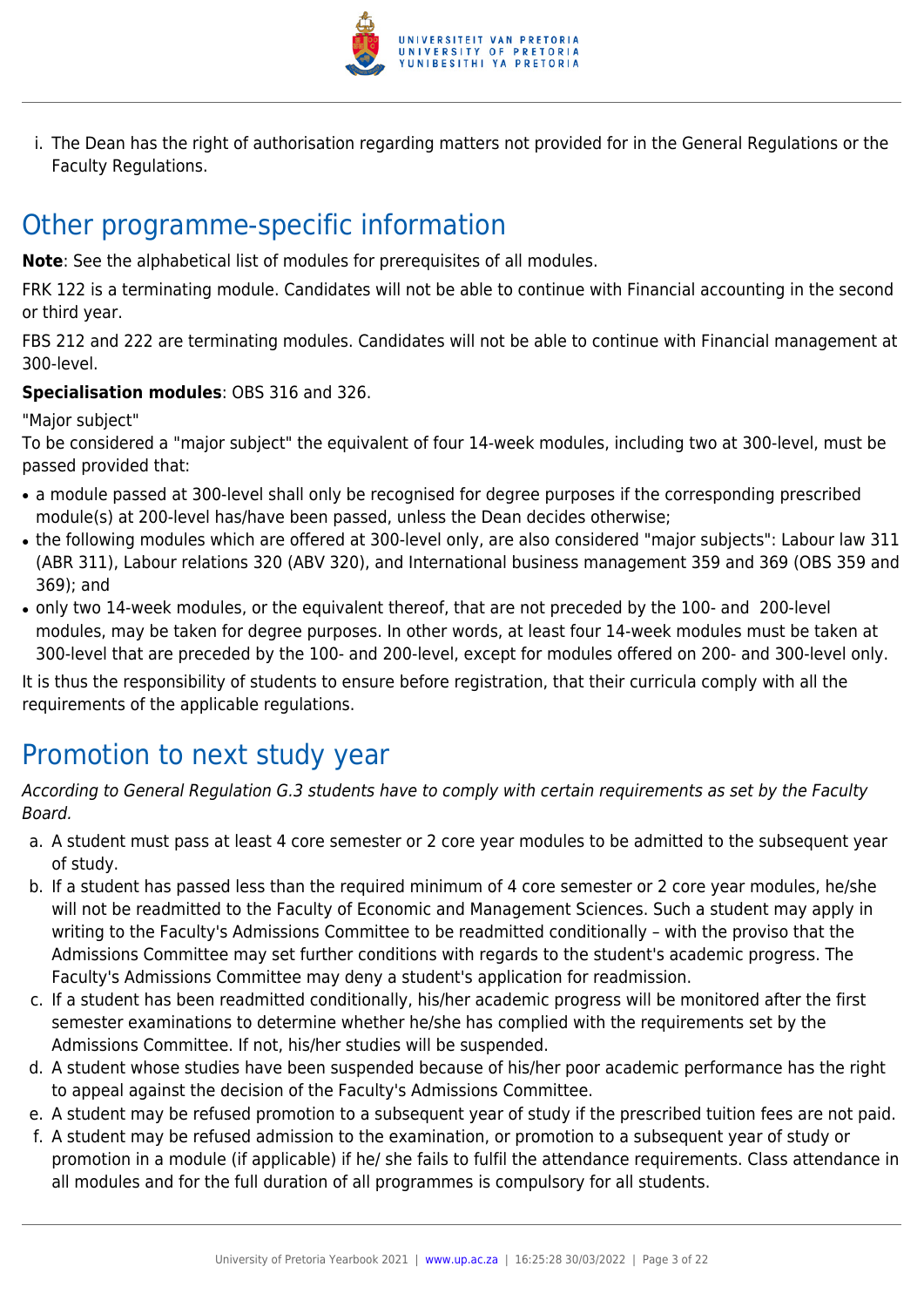

# Pass with distinction

- a. A degree may be awarded with distinction provided the candidate meets the following criteria:
- i. Completes the degree within three years;
- ii. Obtains a Cumulative Grade Point Average (CGPA) of 75%;
- iii. Repeated passed modules will not be considered. The initial pass mark of module will be used when calculating the GPA.
- b. A degree will only be awarded with distinction to transferees from other degrees in the Faculty of Economic and Management Sciences, other faculties and from other universities who still complete their bachelor degrees within three years (including the years registered for the other degree and credits transferred and recognised).
- c. The GPA will be not be rounded up to a whole number.
- d. Exceptional cases will be considered by the Dean.

# General information

#### **Minimum requirements for bachelor's degrees; semester and year modules; new regulations**

- 1. Students who commenced their studies before 2015 must complete the programme in terms of the curriculum of the year in which they commenced their studies, or in terms of the curriculum of the year in which they switched to their current field of specialisation. Students who prefer to do so may, however, apply to change over to the latest curriculum, but then they should comply with all the requirements thereof and they may not revert to the regulations of an earlier year.
- 2. Students who are registering for a degree programme for the first time from 2015 onward must take the modules indicated under the particular field of specialisation.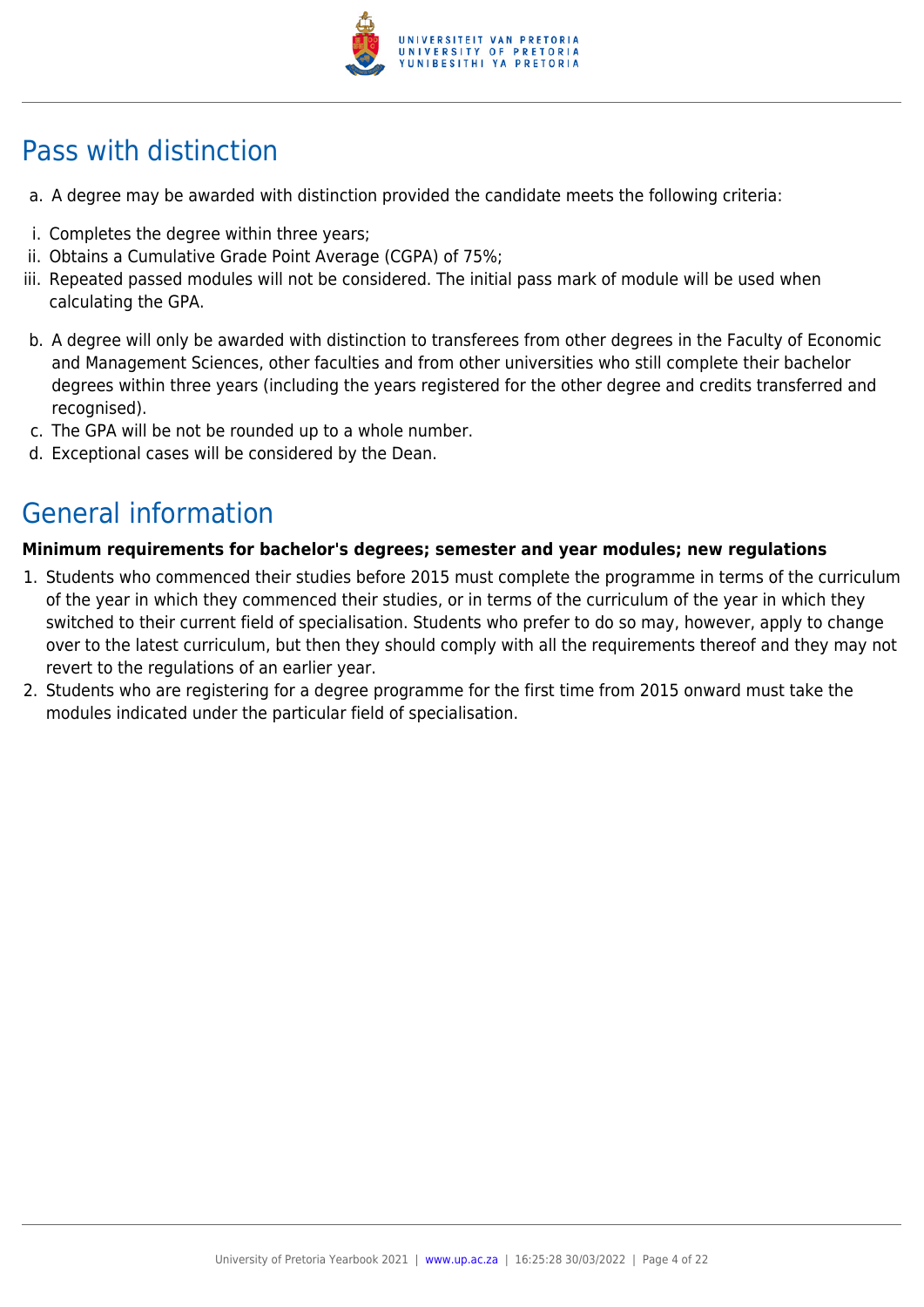

# Curriculum: Year 1

#### **Minimum credits: 125**

Students who obtained at least a symbol 5 (60-69%) in Mathematics in the final NSC (or equivalent) will be admitted to STK 110 and STK 120; all other students must first pass Statistics 113 and 123. STK 110 will be credited but STK 120 still needs to be passed.

### **Fundamental modules**

#### **Academic information management 111 (AIM 111)**

| 4.00                                                                                                                                                                                                                                                                                                                          |
|-------------------------------------------------------------------------------------------------------------------------------------------------------------------------------------------------------------------------------------------------------------------------------------------------------------------------------|
| 05                                                                                                                                                                                                                                                                                                                            |
| Faculty of Engineering, Built Environment and Information Technology<br><b>Faculty of Education</b><br>Faculty of Economic and Management Sciences<br><b>Faculty of Humanities</b><br>Faculty of Law<br><b>Faculty of Health Sciences</b><br>Faculty of Natural and Agricultural Sciences<br>Faculty of Theology and Religion |
| No prerequisites.                                                                                                                                                                                                                                                                                                             |
| 2 lectures per week                                                                                                                                                                                                                                                                                                           |
| Module is presented in English                                                                                                                                                                                                                                                                                                |
| <b>Information Science</b>                                                                                                                                                                                                                                                                                                    |
| Semester 1                                                                                                                                                                                                                                                                                                                    |
|                                                                                                                                                                                                                                                                                                                               |

#### **Module content**

Find, evaluate, process, manage and present information resources for academic purposes using appropriate technology.

### **Academic information management 121 (AIM 121)**

| <b>Module credits</b>  | 4.00                                                                                                                                                                                                                                                                                                                                                                  |
|------------------------|-----------------------------------------------------------------------------------------------------------------------------------------------------------------------------------------------------------------------------------------------------------------------------------------------------------------------------------------------------------------------|
| <b>NQF Level</b>       | 05                                                                                                                                                                                                                                                                                                                                                                    |
| <b>Service modules</b> | Faculty of Engineering, Built Environment and Information Technology<br><b>Faculty of Education</b><br>Faculty of Economic and Management Sciences<br><b>Faculty of Humanities</b><br>Faculty of Law<br><b>Faculty of Health Sciences</b><br>Faculty of Natural and Agricultural Sciences<br>Faculty of Theology and Religion<br><b>Faculty of Veterinary Science</b> |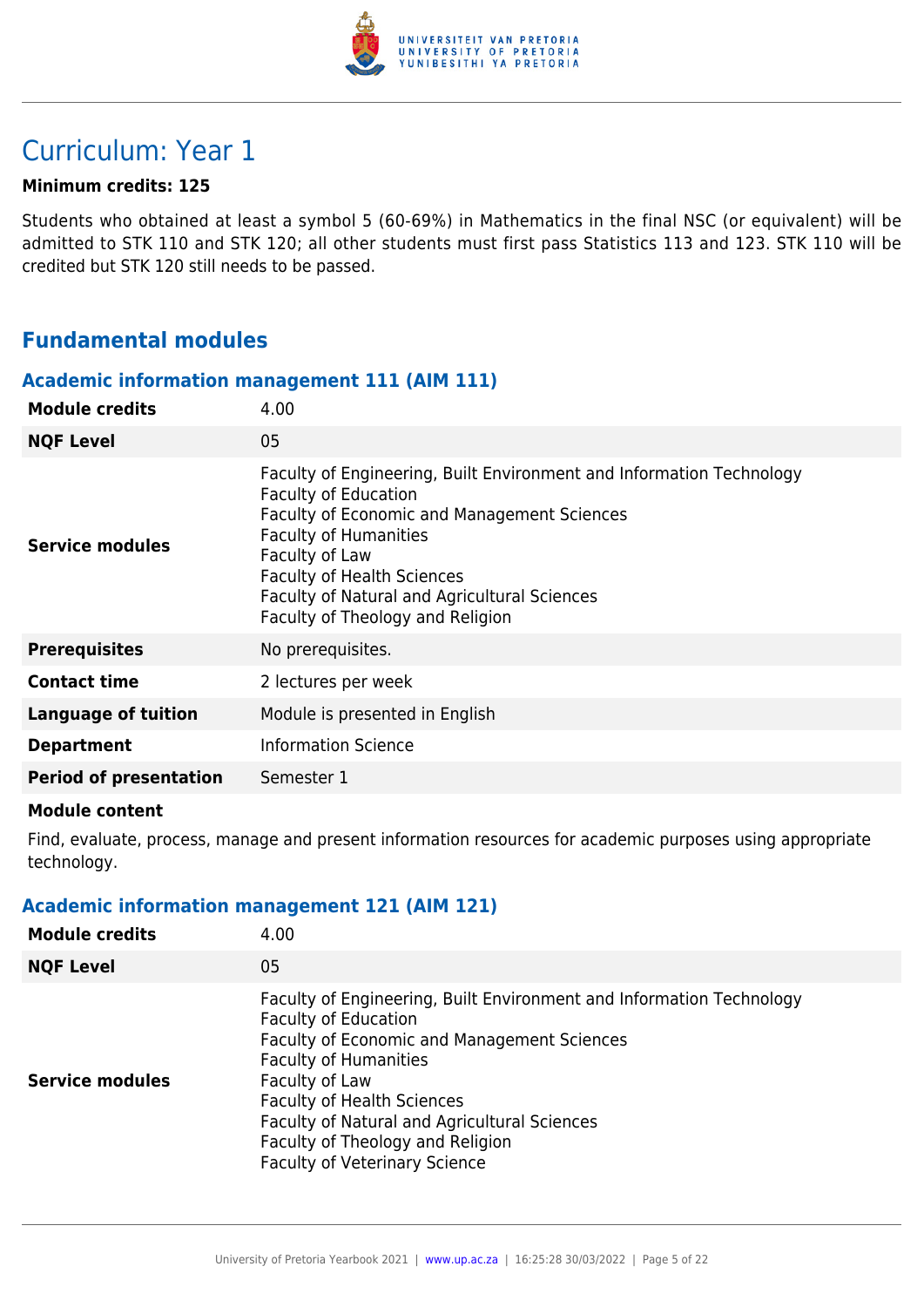

| <b>Prerequisites</b>          | No prerequisites.              |
|-------------------------------|--------------------------------|
| <b>Contact time</b>           | 2 lectures per week            |
| <b>Language of tuition</b>    | Module is presented in English |
| <b>Department</b>             | <b>Informatics</b>             |
| <b>Period of presentation</b> | Semester 2                     |

Apply effective search strategies in different technological environments. Demonstrate the ethical and fair use of information resources. Integrate 21st-century communications into the management of academic information.

### **Academic literacy for Economic and Management Sciences 124 (ALL 124)**

| <b>Module credits</b>         | 6.00                                               |
|-------------------------------|----------------------------------------------------|
| <b>NQF Level</b>              | 05                                                 |
| <b>Service modules</b>        | <b>Faculty of Economic and Management Sciences</b> |
| <b>Prerequisites</b>          | No prerequisites.                                  |
| <b>Contact time</b>           | 2 lectures per week                                |
| <b>Language of tuition</b>    | Module is presented in English                     |
| <b>Department</b>             | Unit for Academic Literacy                         |
| <b>Period of presentation</b> | Semester 1 and Semester 2                          |

#### **Module content**

This module is intended to equip students with the competence in reading and writing required in the four high impact modules: Business Management, Financial Accounting, Statistics and Economics. Students will also be equipped to interpret and draw figures and graphs and to do computations and manage relevant formulas. Students attend two lectures per week during semester two.

This module is offered by the Faculty of Humanities.

#### **Academic orientation 107 (UPO 107)**

| <b>Module credits</b>         | $0.00\,$                                      |
|-------------------------------|-----------------------------------------------|
| <b>NQF Level</b>              | 00                                            |
| Language of tuition           | Module is presented in English                |
| <b>Department</b>             | Economic and Management Sciences Deans Office |
| <b>Period of presentation</b> | Year                                          |

# **Core modules**

### **Marketing management 120 (BEM 120)**

**Module credits** 10.00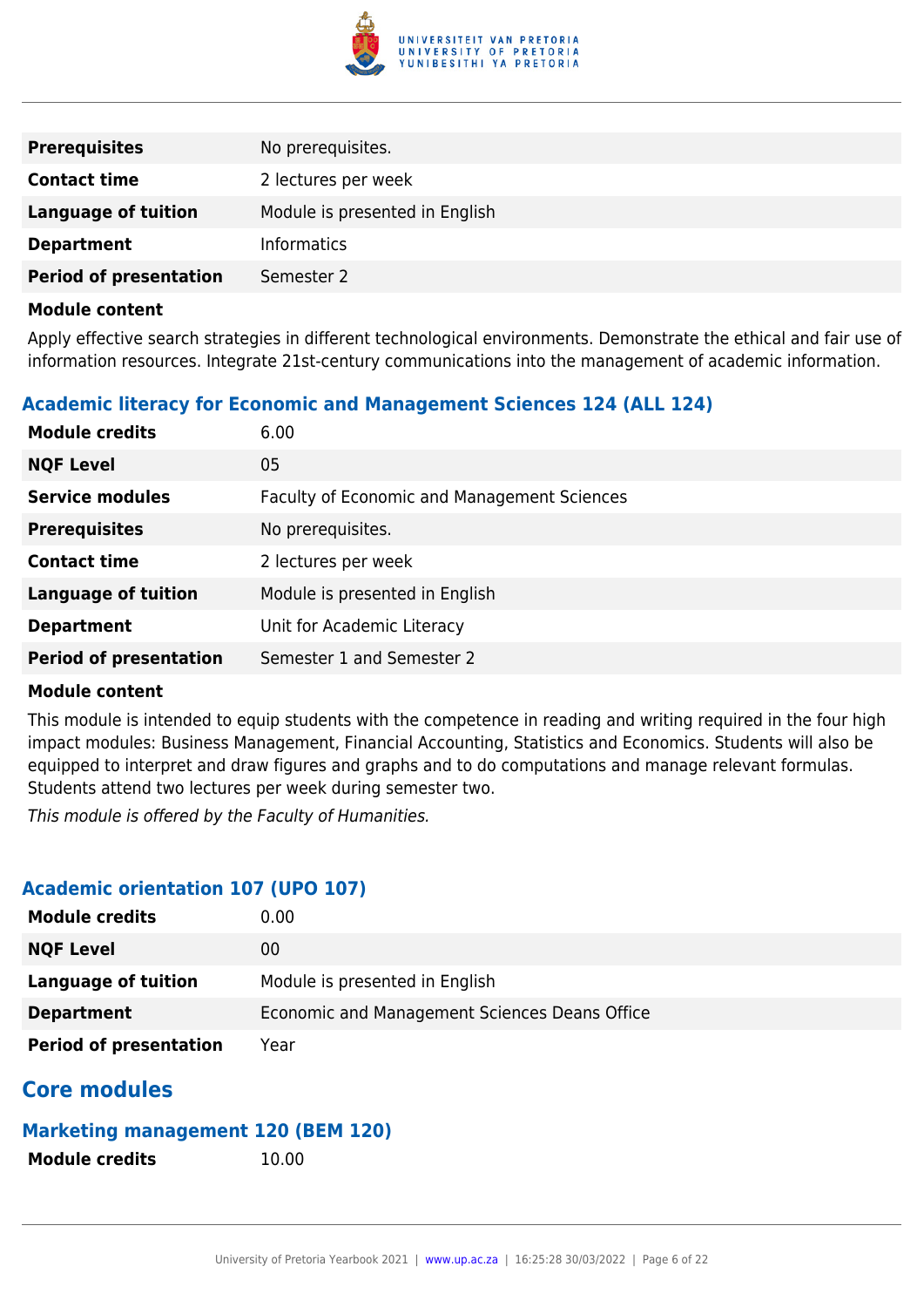

| <b>NQF Level</b>              | 05                                                                                                                                                   |
|-------------------------------|------------------------------------------------------------------------------------------------------------------------------------------------------|
| <b>Service modules</b>        | Faculty of Engineering, Built Environment and Information Technology<br><b>Faculty of Humanities</b><br>Faculty of Natural and Agricultural Sciences |
| <b>Contact time</b>           | 3 lectures per week                                                                                                                                  |
| <b>Language of tuition</b>    | Module is presented in English                                                                                                                       |
| <b>Department</b>             | Marketing Management                                                                                                                                 |
| <b>Period of presentation</b> | Semester 2                                                                                                                                           |

This module provides an overview of the fundamentals of marketing by considering the exchange process, customer value, marketing research and the development of a marketing plan. It also addresses the marketing mix elements with specific focus on the seven service marketing elements namely the service product, physical evidence, people, process, distribution, pricing and integrated marketing communication.

| <b>Module credits</b>         | 10.00                                                                                                                                                                               |
|-------------------------------|-------------------------------------------------------------------------------------------------------------------------------------------------------------------------------------|
| <b>NQF Level</b>              | 05                                                                                                                                                                                  |
| <b>Service modules</b>        | Faculty of Engineering, Built Environment and Information Technology<br><b>Faculty of Education</b><br><b>Faculty of Humanities</b><br>Faculty of Natural and Agricultural Sciences |
| <b>Prerequisites</b>          | No prerequisites.                                                                                                                                                                   |
| <b>Contact time</b>           | 1 discussion class per week, 2 lectures per week                                                                                                                                    |
| <b>Language of tuition</b>    | Module is presented in English                                                                                                                                                      |
| <b>Department</b>             | Economics                                                                                                                                                                           |
| <b>Period of presentation</b> | Semester 1                                                                                                                                                                          |

#### **Economics 110 (EKN 110)**

#### **Module content**

This module deals with the core principles of economics. A distinction between macroeconomics and microeconomics is made. A discussion of the market system and circular flow of goods, services and money is followed by a section dealing with microeconomic principles, including demand and supply analysis, consumer behaviour and utility maximisation, production and the costs thereof, and the different market models and firm behaviour. Labour market institutions and issues, wage determination, as well as income inequality and poverty are also addressed. A section of money, banking, interest rates and monetary policy concludes the course.

#### **Economics 120 (EKN 120)**

| <b>Module credits</b> | 10.00 |
|-----------------------|-------|
| <b>NQF Level</b>      | 05    |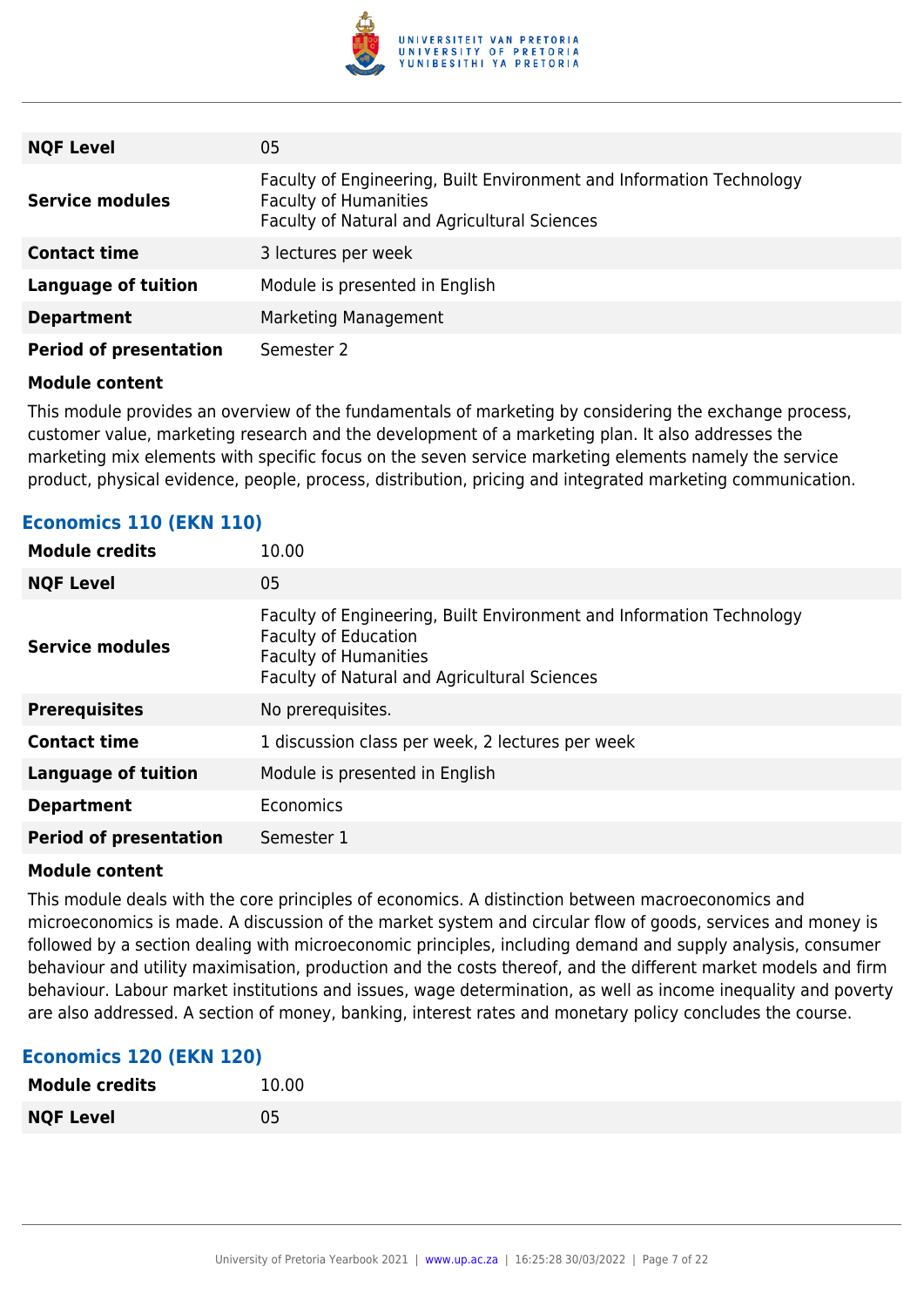

| <b>Service modules</b>        | Faculty of Engineering, Built Environment and Information Technology<br><b>Faculty of Education</b><br><b>Faculty of Humanities</b><br>Faculty of Natural and Agricultural Sciences |
|-------------------------------|-------------------------------------------------------------------------------------------------------------------------------------------------------------------------------------|
| <b>Prerequisites</b>          | EKN 110 GS or EKN 113 GS and at least 4 (50-59%) in Mathematics in the Grade<br>12 examination or 60% in STK 113 and concurrently registered for STK 123                            |
| <b>Contact time</b>           | 1 discussion class per week, 2 lectures per week                                                                                                                                    |
| <b>Language of tuition</b>    | Module is presented in English                                                                                                                                                      |
| <b>Department</b>             | Economics                                                                                                                                                                           |
| <b>Period of presentation</b> | Semester 2                                                                                                                                                                          |

This module deals with the core principles of economics, especially macroeconomic measurement the private and public sectors of the South African economy receive attention, while basic macroeconomic relationships and the measurement of domestic output and national income are discussed. Aggregate demand and supply analysis stands core to this course which is also used to introduce students to the analysis of economic growth, unemployment and inflation. The microeconomics of government is addressed in a separate section, followed by a section on international economics, focusing on international trade, exchange rates and the balance of payments. The economics of developing countries and South Africa in the global economy conclude the course.

#### **Financial accounting 111 (FRK 111)**

| <b>Module credits</b>         | 10.00                                                                                                                                                                 |
|-------------------------------|-----------------------------------------------------------------------------------------------------------------------------------------------------------------------|
| <b>NQF Level</b>              | 05                                                                                                                                                                    |
| <b>Service modules</b>        | Faculty of Engineering, Built Environment and Information Technology<br><b>Faculty of Education</b><br>Faculty of Law<br>Faculty of Natural and Agricultural Sciences |
| <b>Prerequisites</b>          | No prerequisites.                                                                                                                                                     |
| <b>Contact time</b>           | 4 lectures per week                                                                                                                                                   |
| <b>Language of tuition</b>    | Module is presented in English                                                                                                                                        |
| <b>Department</b>             | Accounting                                                                                                                                                            |
| <b>Period of presentation</b> | Semester 1                                                                                                                                                            |

#### **Module content**

The nature and function of accounting; the development of accounting; financial position; financial result; the recording process; processing of accounting data; treatment of VAT; elementary income statement and balance sheet; flow of documents; accounting systems; introduction to internal control and internal control measures; bank reconciliations; control accounts; adjustments; financial statements of a sole proprietorship; the accounting framework.

#### **Financial accounting 122 (FRK 122)**

**Module credits** 12.00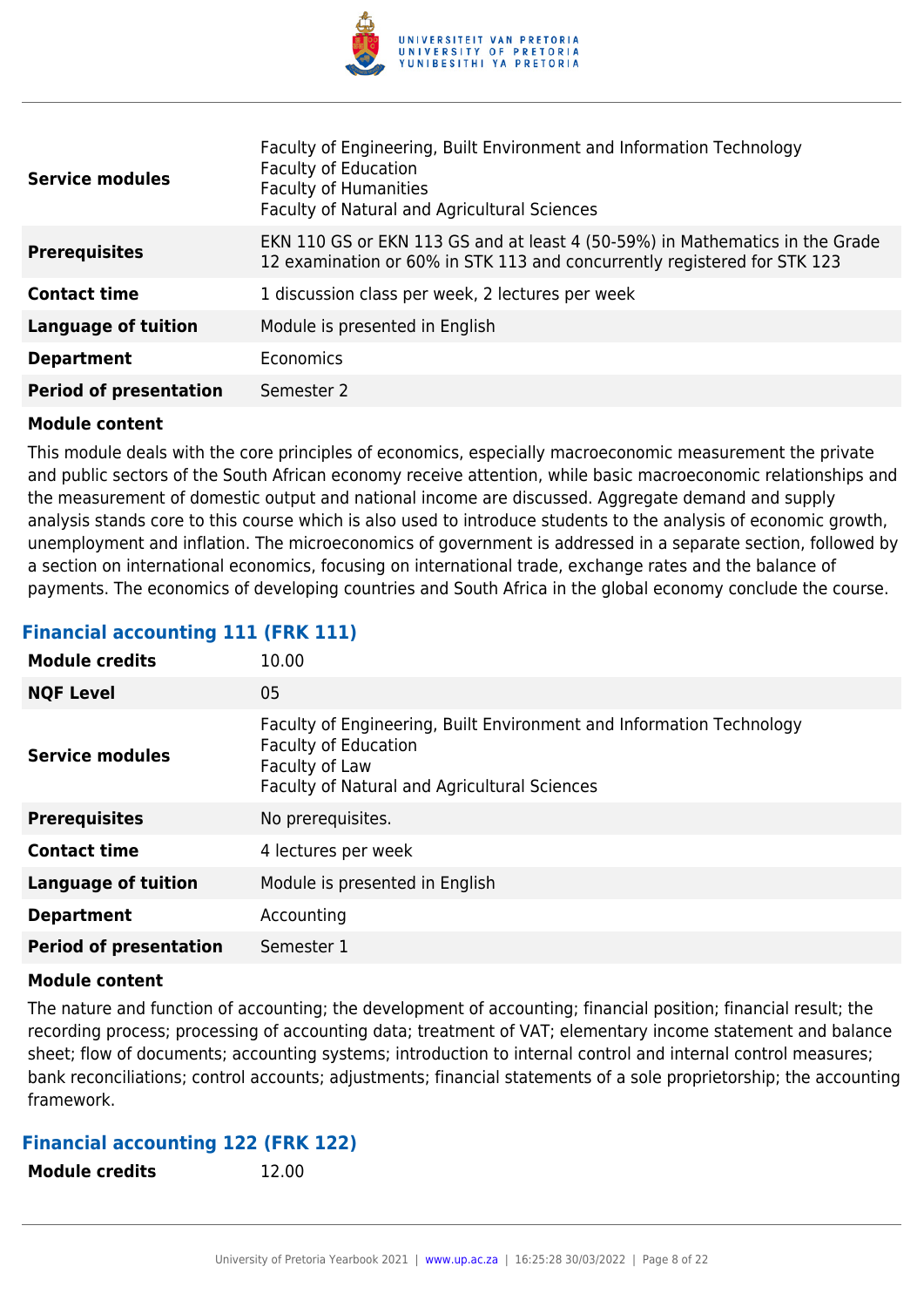

| <b>NQF Level</b>              | 05                                                                                                                                     |
|-------------------------------|----------------------------------------------------------------------------------------------------------------------------------------|
| <b>Service modules</b>        | Faculty of Engineering, Built Environment and Information Technology<br>Faculty of Law<br>Faculty of Natural and Agricultural Sciences |
| <b>Prerequisites</b>          | FRK 111 GS or FRK 133, FRK 143                                                                                                         |
| <b>Contact time</b>           | 4 lectures per week                                                                                                                    |
| <b>Language of tuition</b>    | Module is presented in English                                                                                                         |
| <b>Department</b>             | Accounting                                                                                                                             |
| <b>Period of presentation</b> | Semester 2                                                                                                                             |

Budgeting, payroll accounting, taxation – income tax and an introduction to other types of taxes, credit and the new Credit Act, insurance, accounting for inventories (focus on inventory and the accounting entries, not calculations), interpretation of financial statements.

#### **Informatics 112 (INF 112)**

| 10.00                                                                                                                                    |
|------------------------------------------------------------------------------------------------------------------------------------------|
| 05                                                                                                                                       |
| Faculty of Engineering, Built Environment and Information Technology<br>Faculty of Natural and Agricultural Sciences                     |
| A candidate must have passed Mathematics with at least 4 (50-59%) in the Grade<br>12 examination; or STK 113 60%, STK 123 60% or STK 110 |
| 2 lectures per week                                                                                                                      |
| Module is presented in English                                                                                                           |
| <b>Informatics</b>                                                                                                                       |
| Semester 2                                                                                                                               |
|                                                                                                                                          |

#### **Module content**

Introduction to information systems, information systems in organisations, hardware: input, processing, output, software: systems and application software, organisation of data and information, telecommunications and networks, the Internet and Intranet. Transaction processing systems, management information systems, decision support systems, information systems in business and society, systems analysis, systems design, implementation, maintenance and revision.

#### **Informatics 183 (INF 183)**

| <b>Module credits</b>      | 3.00                           |
|----------------------------|--------------------------------|
| <b>NQF Level</b>           | 05                             |
| <b>Prerequisites</b>       | No prerequisites.              |
| <b>Contact time</b>        | 1 practical per week           |
| <b>Language of tuition</b> | Module is presented in English |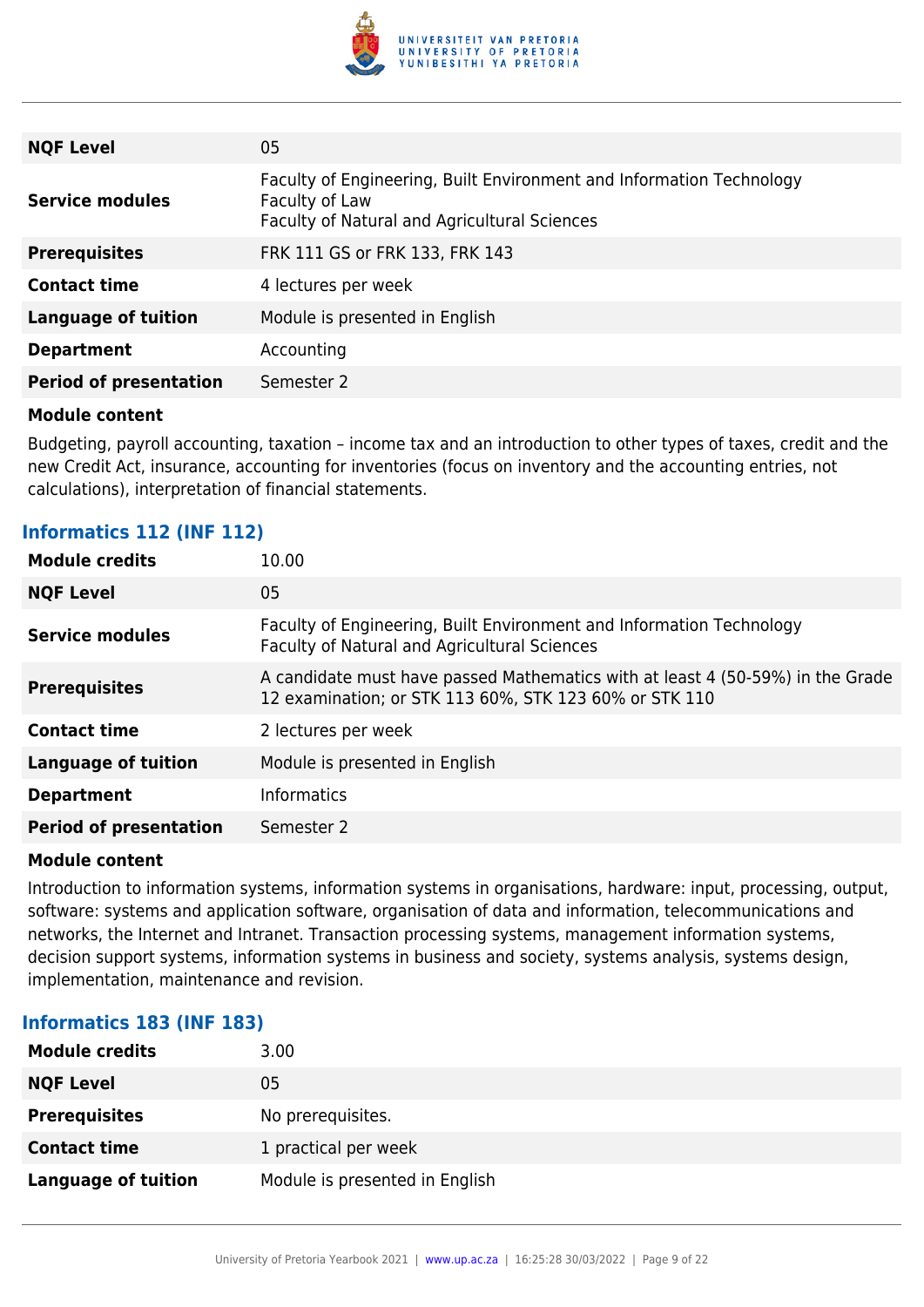

#### **Department** Informatics

**Period of presentation** Year

#### **Module content**

Computer processing of accounting information.

#### **Business management 114 (OBS 114)**

| <b>Module credits</b>         | 10.00                                                                                                                                                                               |
|-------------------------------|-------------------------------------------------------------------------------------------------------------------------------------------------------------------------------------|
| <b>NQF Level</b>              | 05                                                                                                                                                                                  |
| <b>Service modules</b>        | Faculty of Engineering, Built Environment and Information Technology<br><b>Faculty of Education</b><br><b>Faculty of Humanities</b><br>Faculty of Natural and Agricultural Sciences |
| <b>Prerequisites</b>          | May not be included in the same curriculum as OBS 155                                                                                                                               |
| <b>Contact time</b>           | 3 lectures per week                                                                                                                                                                 |
| <b>Language of tuition</b>    | Module is presented in English                                                                                                                                                      |
| <b>Department</b>             | <b>Business Management</b>                                                                                                                                                          |
| <b>Period of presentation</b> | Semester 1                                                                                                                                                                          |
|                               |                                                                                                                                                                                     |

#### **Module content**

The entrepreneurial mind-set; managers and managing; values, attitudes, emotions, and culture: the manager as a person; ethics and social responsibility; decision making; leadership and responsible leadership; effective groups and teams; managing organizational structure and culture inclusive of the different functions of a generic organisation and how they interact (marketing; finance; operations; human resources and general management); contextualising Sustainable Development Goals (SDG) in each of the topics.

#### **Business management 124 (OBS 124)**

| <b>Module credits</b>         | 10.00                                                                                                                                                                               |
|-------------------------------|-------------------------------------------------------------------------------------------------------------------------------------------------------------------------------------|
| <b>NQF Level</b>              | 05                                                                                                                                                                                  |
| <b>Service modules</b>        | Faculty of Engineering, Built Environment and Information Technology<br><b>Faculty of Education</b><br><b>Faculty of Humanities</b><br>Faculty of Natural and Agricultural Sciences |
| <b>Prerequisites</b>          | Admission to the examination in OBS 114                                                                                                                                             |
| <b>Contact time</b>           | 3 lectures per week                                                                                                                                                                 |
| <b>Language of tuition</b>    | Module is presented in English                                                                                                                                                      |
| <b>Department</b>             | <b>Business Management</b>                                                                                                                                                          |
| <b>Period of presentation</b> | Semester 2                                                                                                                                                                          |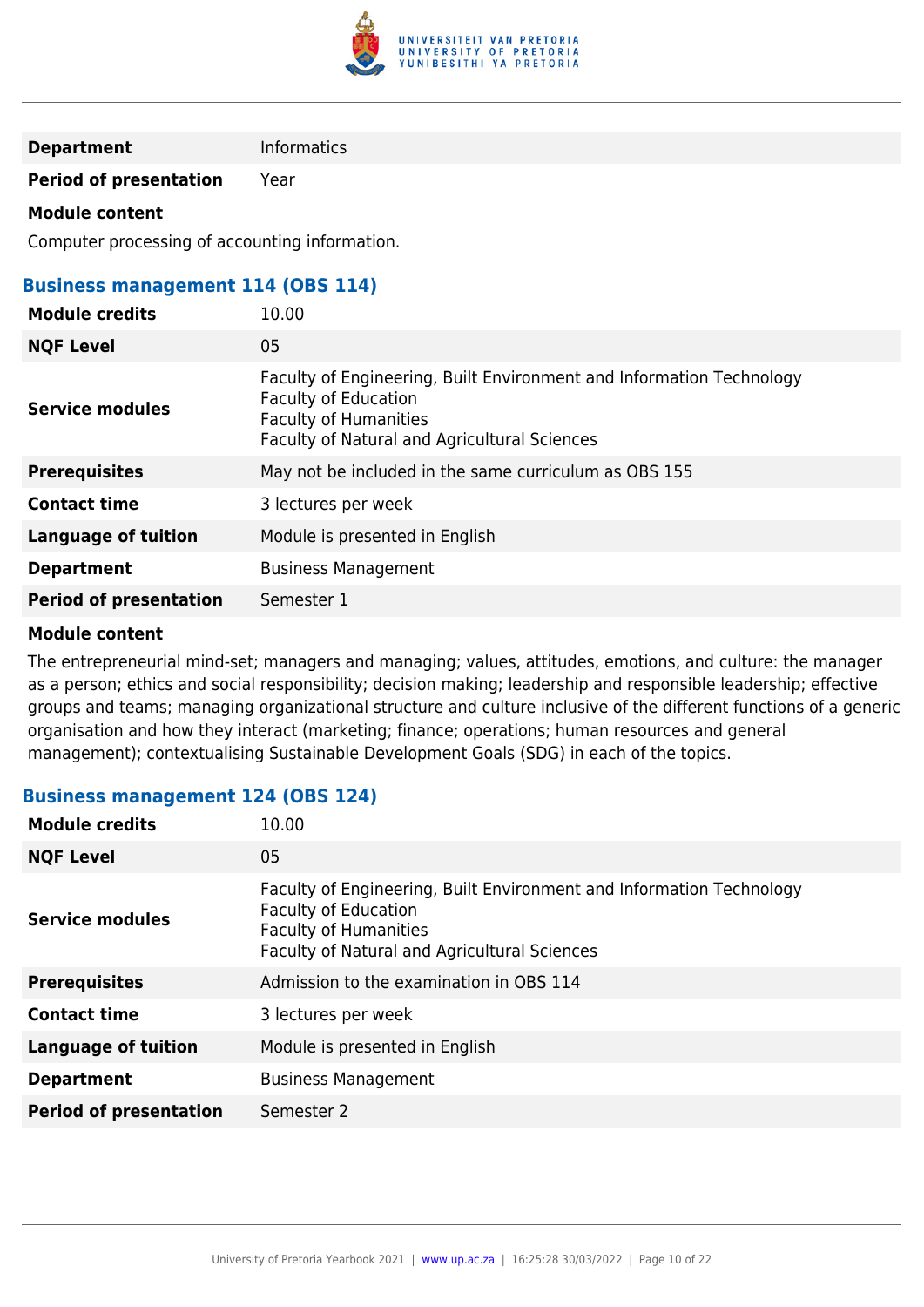

Value chain management: functional strategies for competitive advantage; human resource management; managing diverse employees in a multicultural environment; motivation and performance; using advanced information technology to increase performance; production and operations management; financial management; corporate entrepreneurship.

### **Statistics 110 (STK 110)**

| <b>Module credits</b>         | 13.00                                                                                                                                                                               |
|-------------------------------|-------------------------------------------------------------------------------------------------------------------------------------------------------------------------------------|
| <b>NQF Level</b>              | 05                                                                                                                                                                                  |
| <b>Service modules</b>        | Faculty of Engineering, Built Environment and Information Technology<br><b>Faculty of Education</b><br><b>Faculty of Humanities</b><br>Faculty of Natural and Agricultural Sciences |
| <b>Prerequisites</b>          | At least 5 (60-69%) in Mathematics in the Grade 12 examination. Candidates who<br>do not qualify for STK 110 must register for STK 113 and STK 123                                  |
| <b>Contact time</b>           | 1 practical per week, 1 tutorial per week, 3 lectures per week                                                                                                                      |
| <b>Language of tuition</b>    | Module is presented in English                                                                                                                                                      |
| <b>Department</b>             | <b>Statistics</b>                                                                                                                                                                   |
| <b>Period of presentation</b> | Semester 1                                                                                                                                                                          |

#### **Module content**

Descriptive statistics:

Sampling and the collection of data; frequency distributions and graphical representations. Descriptive measures of location and dispersion.

Probability and inference:

Introductory probability theory and theoretical distributions. Sampling distributions. Estimation theory and hypothesis testing of sampling averages and proportions (one and two-sample cases). Supporting mathematical concepts. Statistical concepts are demonstrated and interpreted through practical coding and simulation within a data science framework.

#### **Statistics 113 (STK 113)**

| <b>Module credits</b>         | 11.00                                                          |
|-------------------------------|----------------------------------------------------------------|
| <b>NQF Level</b>              | 05                                                             |
| <b>Service modules</b>        | <b>Faculty of Humanities</b>                                   |
| <b>Prerequisites</b>          | No prerequisites.                                              |
| <b>Contact time</b>           | 1 practical per week, 1 tutorial per week, 3 lectures per week |
| <b>Language of tuition</b>    | Module is presented in English                                 |
| <b>Department</b>             | <b>Statistics</b>                                              |
| <b>Period of presentation</b> | Semester 1                                                     |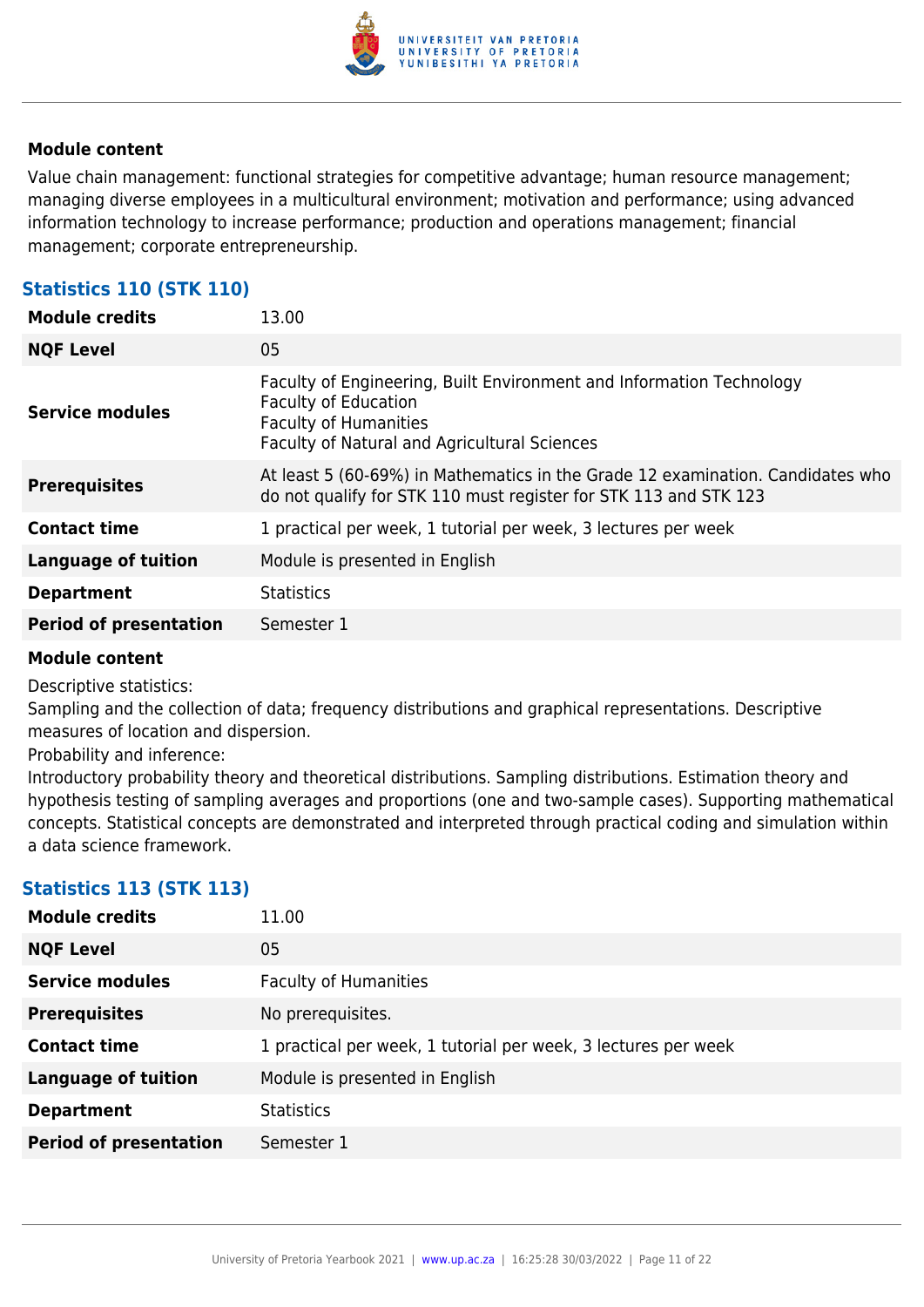

\*On its own, STK 113 and 123 will not be recognised for degree purposes, but exemption will be granted for STK 110.

Data operations and transformations: Introductory concepts, the role of statistic, various types of data and the number system. Concepts underlying linear, quadratic, exponential, hyperbolic, logarithmic transformations of quantitative data, graphical representations, solving of equations, interpretations. Determining linear equations in practical situations. Characteristics of logarithmic functions. The relationship between the exponential and logarithmic functions in economic and related problems. Systems of equations in equilibrium. Additional concepts relating to data processing, functions and inverse functions, sigma notation, factorial notation, sequences and series, inequalities (strong, weak, absolute, conditional, double) and absolute values. Descriptive statistics – Univariate: Sampling and the collection of data, frequency distributions and graphical representations. Descriptive measures of location and dispersion. Probability: Introductory probability theory. Theoretical probability distributions. Identification, use, evaluation and interpretation of statistical computer packages and statistical techniques. The weekly one hour practical is presented during the last seven weeks of the semester.

| <b>Module credits</b>         | 13.00                                                                                                                                                |
|-------------------------------|------------------------------------------------------------------------------------------------------------------------------------------------------|
| <b>NQF Level</b>              | 05                                                                                                                                                   |
| <b>Service modules</b>        | Faculty of Engineering, Built Environment and Information Technology<br><b>Faculty of Humanities</b><br>Faculty of Natural and Agricultural Sciences |
| <b>Prerequisites</b>          | STK 110 GS or both STK 113 GS and STK 123 GS or both WST 133 and WST 143 or<br>STK 133 and STK 143                                                   |
| <b>Contact time</b>           | 1 practical per week, 1 tutorial per week, 3 lectures per week                                                                                       |
| <b>Language of tuition</b>    | Module is presented in English                                                                                                                       |
| <b>Department</b>             | <b>Statistics</b>                                                                                                                                    |
| <b>Period of presentation</b> | Semester 2                                                                                                                                           |

#### **Statistics 120 (STK 120)**

#### **Module content**

Students can only get credit for one of the following two modules: STK 120 or STK 121.

Analysis of variance, categorical data analysis, distribution-free methods, curve fitting, regression and correlation, the analysis of time series and indices. Statistical and economic applications of quantitative techniques: Systems of linear equations: solving and application. Optimisation, linear functions, non-linear functions. Marginal and total functions. Stochastic and deterministic variables in statistical and economic context: producers' and consumers' surplus. Supporting mathematical concepts. Statistical concepts are illustrated using simulation within a data science framework.

This module is also presented as STK 121, an anti-semester module. This is a terminating module.

#### **Statistics 123 (STK 123)**

| <b>Module credits</b> | 12.00 |
|-----------------------|-------|
| <b>NQF Level</b>      | 05    |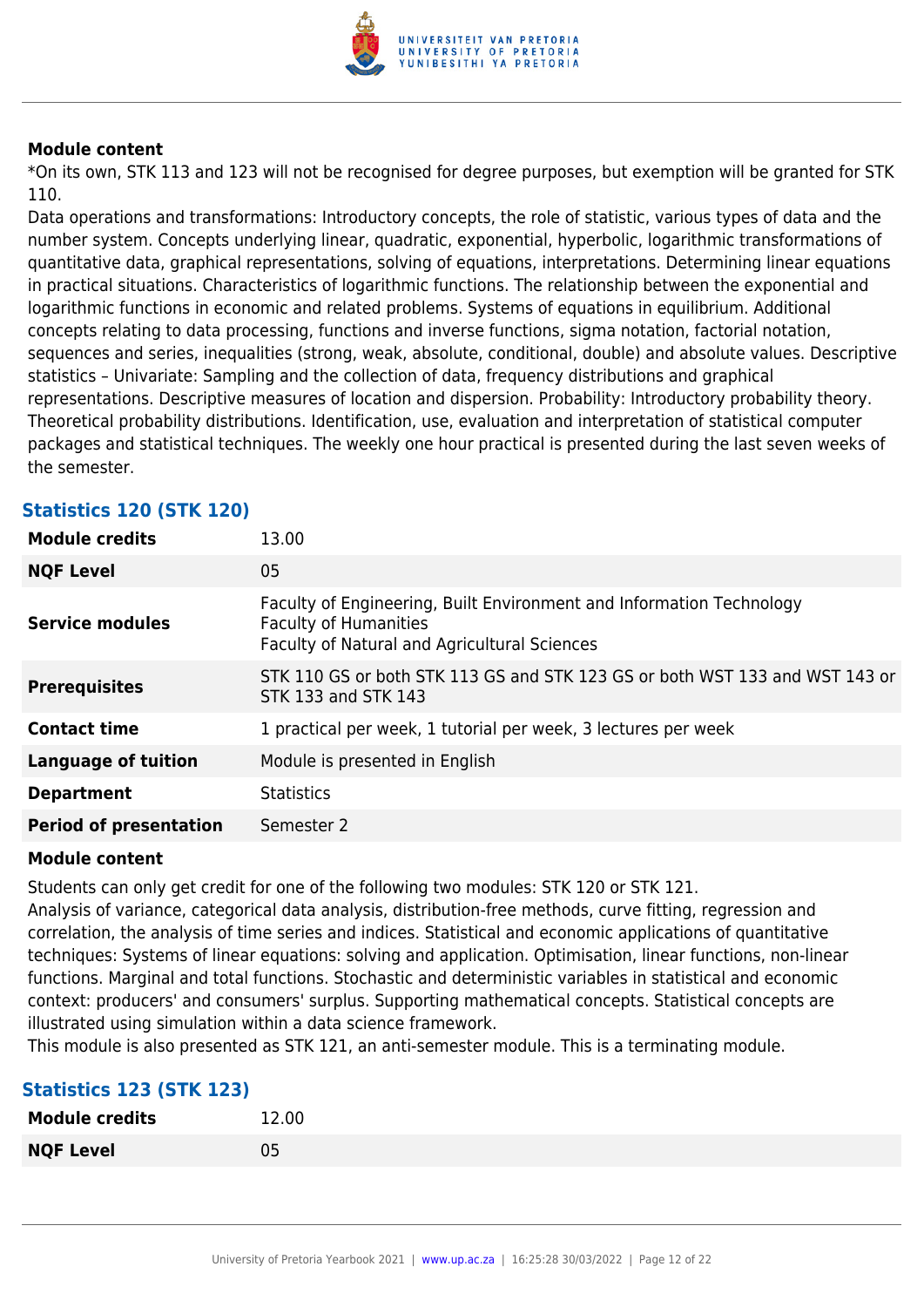

| <b>Service modules</b>        | <b>Faculty of Humanities</b>                                   |
|-------------------------------|----------------------------------------------------------------|
| <b>Prerequisites</b>          | <b>STK 113 GS</b>                                              |
| <b>Contact time</b>           | 1 practical per week, 1 tutorial per week, 3 lectures per week |
| Language of tuition           | Module is presented in English                                 |
| <b>Department</b>             | <b>Statistics</b>                                              |
| <b>Period of presentation</b> | Semester 2                                                     |

\*On its own, STK 113 and 123 will not be recognized for degree purposes, but exemption will be granted for STK 110.

Optimisation techniques with economic applications: Data transformations and relationships with economic applications, operations and rules, linear, quadratic, exponential, hyperbolic and logarithmic functions; systems of equations in equilibrium, system of linear inequalities, solving of linear programming problems by means of the graphical and extreme point methods. Applications of differentiation and integration in statistic and economic related problems: the limit of a function, continuity, rate of change, the derivative of a function, differentiation rules, higher order derivatives, optimisation techniques, the area under a curve and applications of definite integrals. Probability and inference: Theoretical probability distributions (revision only). Sampling distributions. Estimation theory and hypothesis testing of sampling averages and proportions (one-sample and two-sample cases). Identification, use, evaluation and interpretation of statistical computer packages and statistical techniques. The weekly one hour practical is presented during the last seven weeks of the semester.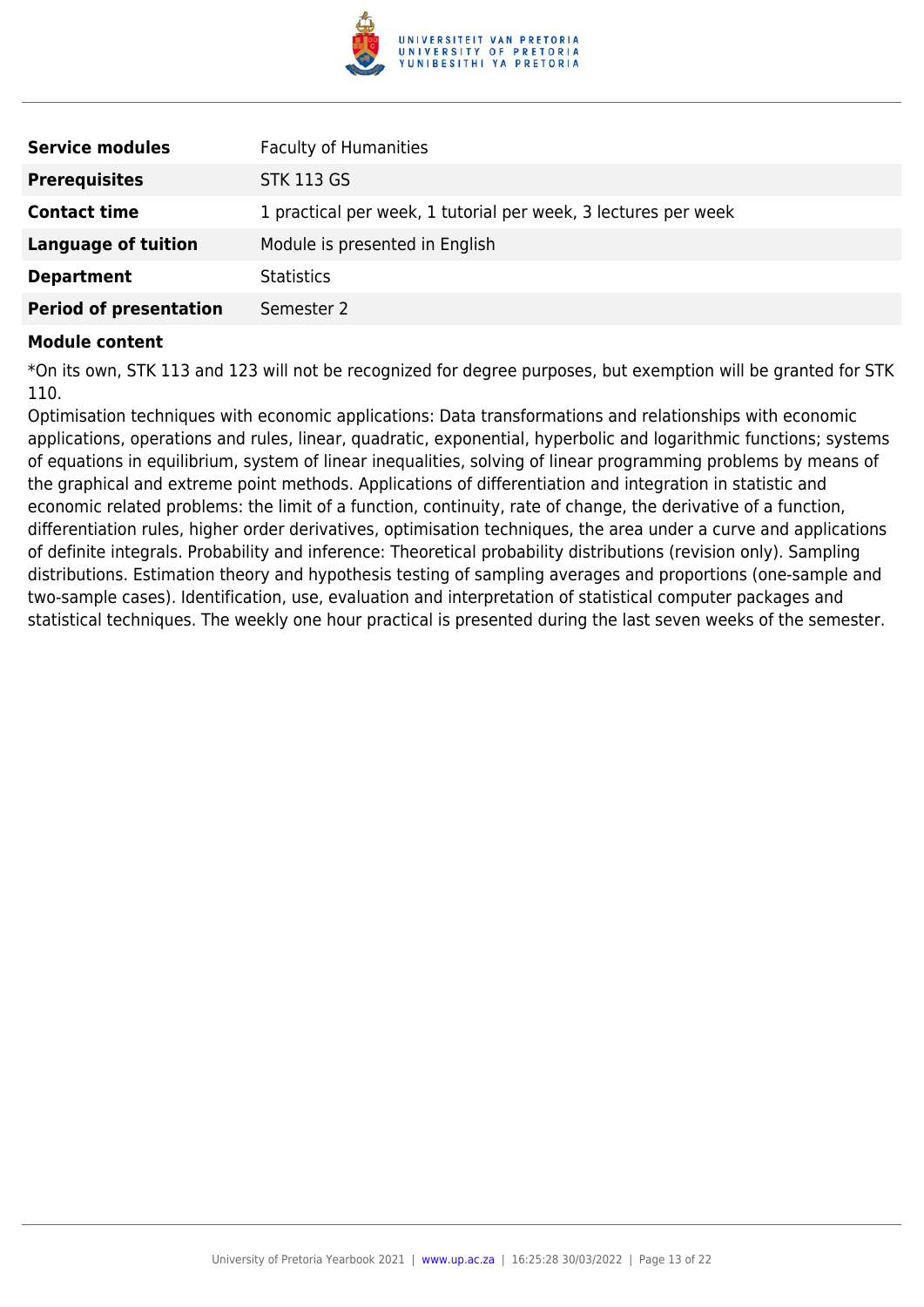

# Curriculum: Year 2

**Minimum credits: 159**

# **Fundamental modules**

### **Responsible management 214 (OBS 214)**

| <b>Module credits</b>         | 10.00                          |
|-------------------------------|--------------------------------|
| <b>NQF Level</b>              | 06                             |
| <b>Prerequisites</b>          | No prerequisites.              |
| <b>Contact time</b>           | 3 lectures per week            |
| <b>Language of tuition</b>    | Module is presented in English |
| <b>Department</b>             | <b>Business Management</b>     |
| <b>Period of presentation</b> | Semester 1                     |

#### **Module content**

Business ethics; sustainability and the economic system; key social challenges; key environmental challenges; key economic challenges; conventional vs. progressive measure of progress; short-term vs long-term orientation; development as an outcome of growth; sustainable development as opposed to conventional development; sustainable development goals; sustainable development goals and the changing role of business in society; implications for the notion of corporate citizenship; global responses and solutions; local responses and solutions.

### **Core modules**

## **Consumer behaviour 212 (BEM 212) Module credits** 16.00 **NOF Level** 07 **Service modules** Faculty of Engineering, Built Environment and Information Technology Faculty of Humanities Faculty of Natural and Agricultural Sciences **Prerequisites** BEM 120 GS

| <b>Contact time</b>           | 3 lectures per week            |
|-------------------------------|--------------------------------|
| Language of tuition           | Module is presented in English |
| <b>Department</b>             | Marketing Management           |
| <b>Period of presentation</b> | Semester 1                     |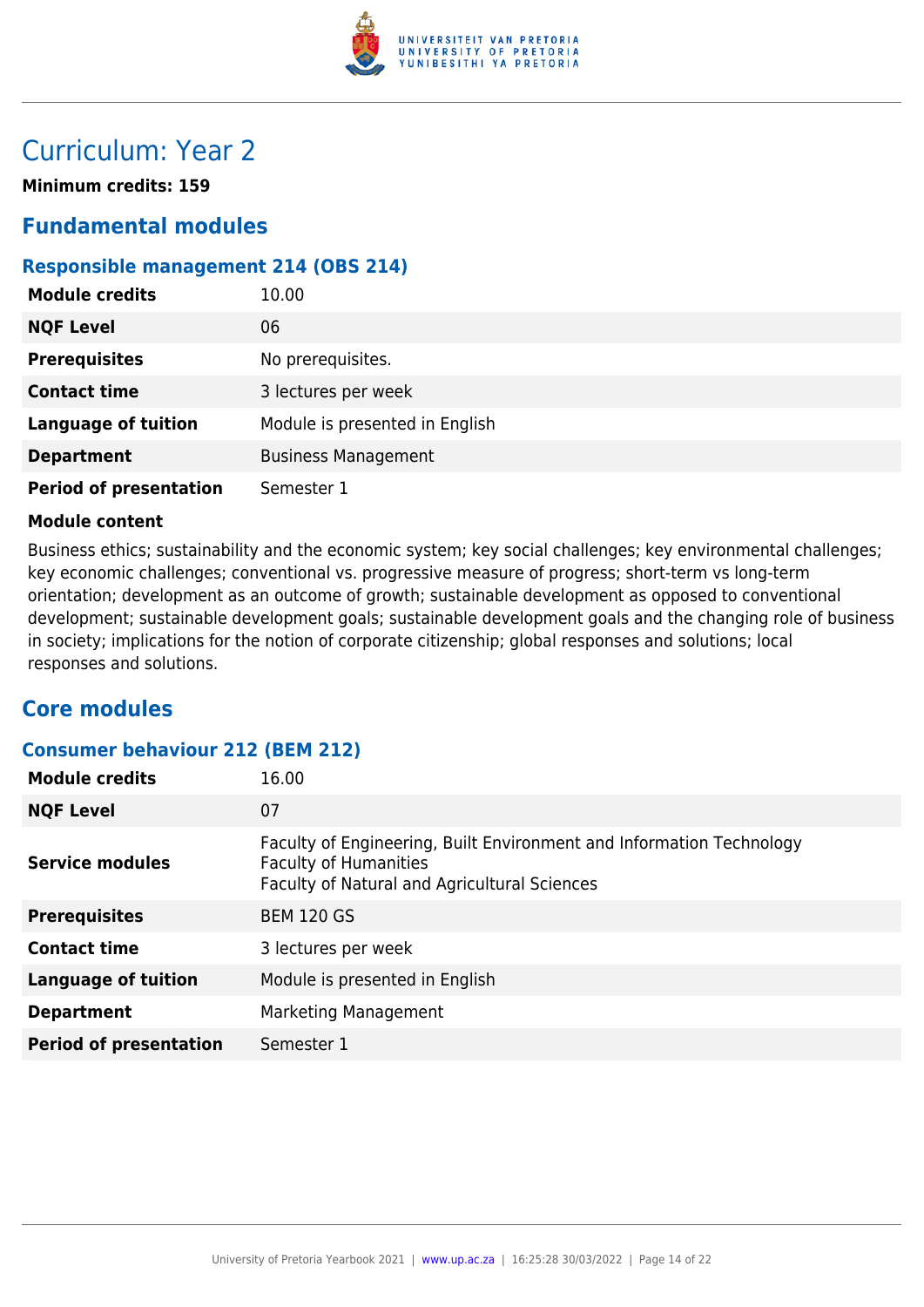

Internal and external influencing factors of consumer behaviour, the consumer's decision process and application fields of consumer behaviour, consumerisms and social responsibility, buying behaviour of consumers in both product and service related industries, consumer psychology and the influence thereof on buying behaviour, psychology of pricing, influencing factors in consumer buying behaviour, the impact of various forms of marketing communication on buying behaviour.

#### **Business law 210 (BER 210)**

| <b>Module credits</b>         | 16.00                                                                                                                                                                      |
|-------------------------------|----------------------------------------------------------------------------------------------------------------------------------------------------------------------------|
| <b>NOF Level</b>              | 06                                                                                                                                                                         |
| <b>Service modules</b>        | Faculty of Engineering, Built Environment and Information Technology<br><b>Faculty of Economic and Management Sciences</b><br>Faculty of Natural and Agricultural Sciences |
| <b>Prerequisites</b>          | No prerequisites.                                                                                                                                                          |
| <b>Contact time</b>           | 1 discussion class per week, 2 lectures per week                                                                                                                           |
| <b>Language of tuition</b>    | Module is presented in English                                                                                                                                             |
| <b>Department</b>             | Mercantile Law                                                                                                                                                             |
| <b>Period of presentation</b> | Semester 1                                                                                                                                                                 |

#### **Module content**

Basic principles of law of contract. Law of sales, credit agreements, lease.

#### **Business law 220 (BER 220)**

| <b>Module credits</b>         | 16.00                                                                                                                                                               |
|-------------------------------|---------------------------------------------------------------------------------------------------------------------------------------------------------------------|
| <b>NQF Level</b>              | 06                                                                                                                                                                  |
| <b>Service modules</b>        | Faculty of Engineering, Built Environment and Information Technology<br>Faculty of Economic and Management Sciences<br>Faculty of Natural and Agricultural Sciences |
| <b>Prerequisites</b>          | Examination entrance for BER 210                                                                                                                                    |
| <b>Contact time</b>           | 1 discussion class per week, 2 lectures per week                                                                                                                    |
| <b>Language of tuition</b>    | Module is presented in English                                                                                                                                      |
| <b>Department</b>             | Mercantile Law                                                                                                                                                      |
| <b>Period of presentation</b> | Semester 2                                                                                                                                                          |

#### **Module content**

Labour law. Aspects of security law. Law of insolvency. Entrepreneurial law; company law, law concerning close corporations. Law of partnerships.

#### **Financial management 212 (FBS 212)**

| <b>Module credits</b> | 16.00 |
|-----------------------|-------|
|                       |       |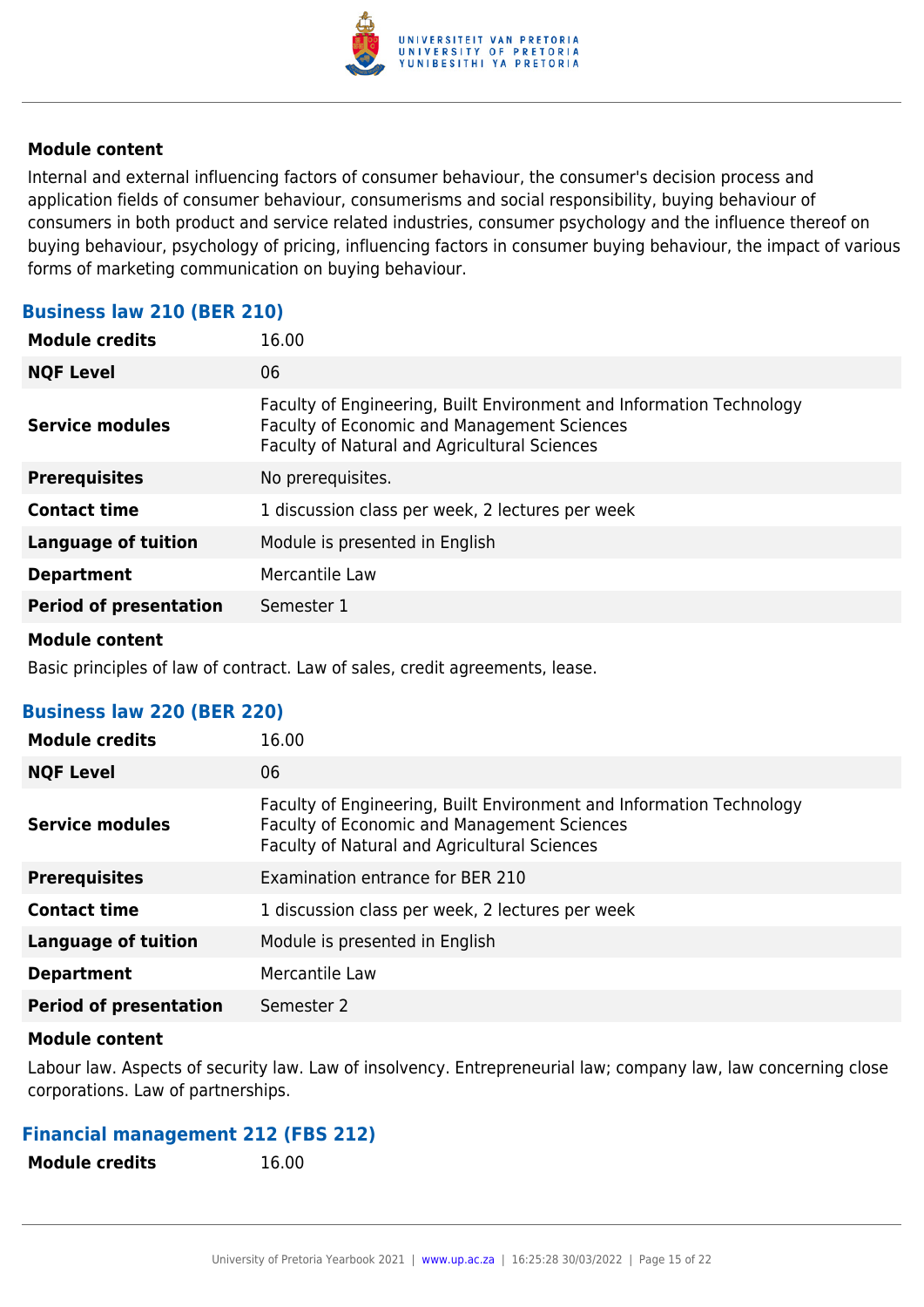

| <b>NQF Level</b>              | 06                                        |
|-------------------------------|-------------------------------------------|
| <b>Prerequisites</b>          | FRK 111 and 121/122 or FRK 100 or FRK 101 |
| <b>Contact time</b>           | 3 lectures per week                       |
| Language of tuition           | Module is presented in English            |
| <b>Department</b>             | <b>Financial Management</b>               |
| <b>Period of presentation</b> | Semester 1                                |

Role and environment of managerial finance. Financial statement analysis. Time value of money. Risk and return. Working capital management. Interest and valuations (bonds and shares).

#### **Financial management 222 (FBS 222)**

| <b>Module credits</b>         | 16.00                                     |
|-------------------------------|-------------------------------------------|
| <b>NQF Level</b>              | 06                                        |
| <b>Prerequisites</b>          | FRK 111 and 122/121 or FRK 100 or FRK 101 |
| <b>Contact time</b>           | 3 lectures per week                       |
| <b>Language of tuition</b>    | Module is presented in English            |
| <b>Department</b>             | <b>Financial Management</b>               |
| <b>Period of presentation</b> | Semester 2                                |

#### **Module content**

Introduction to management accounting. Cost terms, concepts and classifications. Job-order costing. Cost behaviour. Variable versus absorption costing. Cost-volume profit relationships. Budgeting. Activity based costing. Cash flow and financial planning.

#### **Communication management 281 (KOB 281)**

| <b>Module credits</b>         | 5.00                           |
|-------------------------------|--------------------------------|
| <b>NQF Level</b>              | 07                             |
| <b>Contact time</b>           | 3 lectures per week            |
| <b>Language of tuition</b>    | Module is presented in English |
| <b>Department</b>             | <b>Business Management</b>     |
| <b>Period of presentation</b> | Quarter 1                      |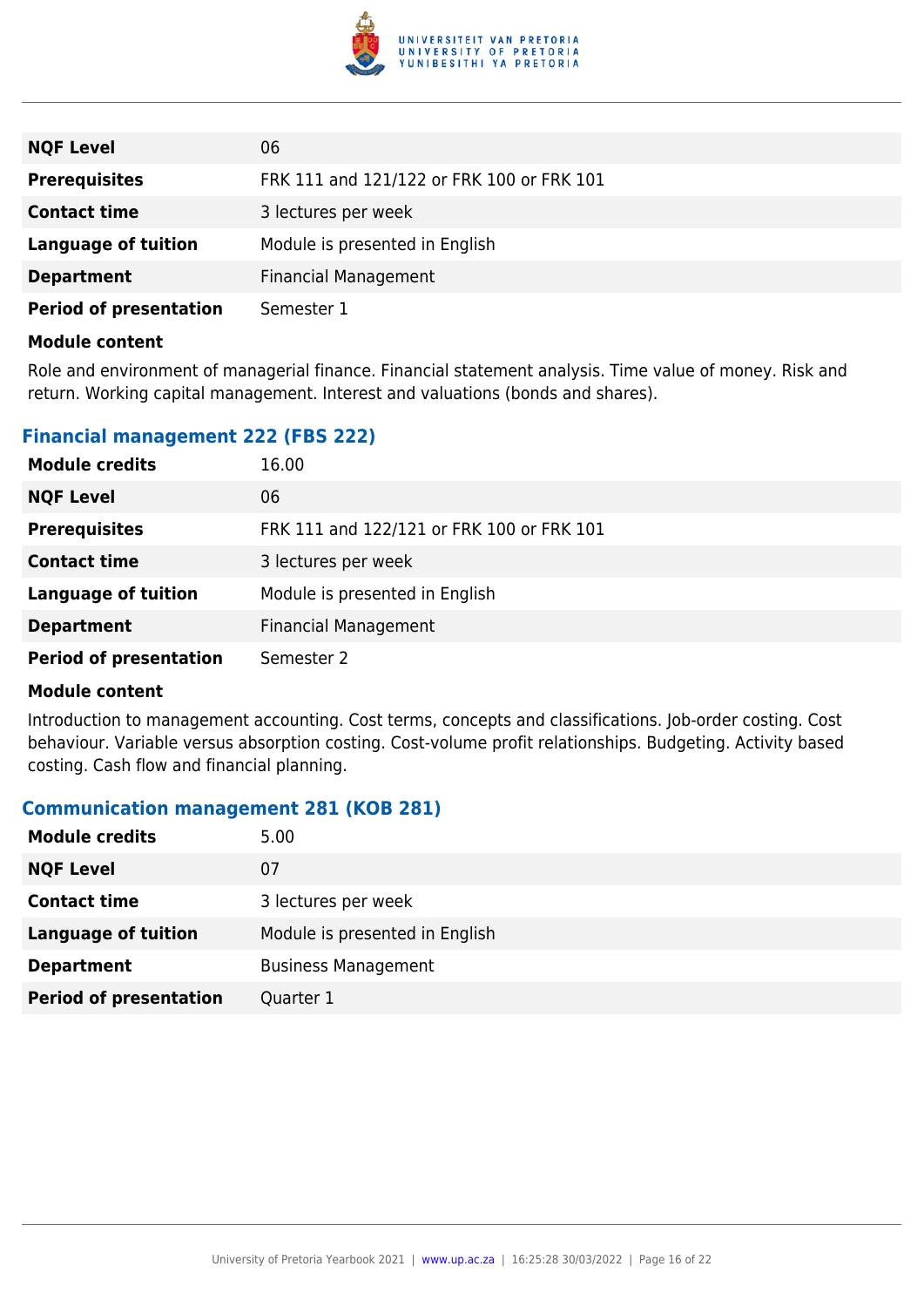

\*Module content will be adapted in accordance with the appropriate degree programme. Only one of KOB 281– 284 may be taken as a module where necessary for a programme.

Applied business communication skills

Acquiring basic business communication skills will enhance the capabilities of employees, managers and leaders in the business environment. An overview of applied skills on the intrapersonal, dyadic, interpersonal, group (team), organisational, public and mass communication contexts is provided. The practical part of the module (for example, the writing of business reports and presentation skills) concentrates on the performance dimensions of these skills as applied to particular professions.

### **Business management 210 (OBS 210)**

| <b>Module credits</b>         | 16.00                                                                                                                                               |
|-------------------------------|-----------------------------------------------------------------------------------------------------------------------------------------------------|
| <b>NQF Level</b>              | 06                                                                                                                                                  |
| <b>Service modules</b>        | Faculty of Engineering, Built Environment and Information Technology<br><b>Faculty of Education</b><br>Faculty of Natural and Agricultural Sciences |
| <b>Prerequisites</b>          | OBS 114 or 124 with admission to the examination in the other                                                                                       |
| <b>Language of tuition</b>    | Module is presented in English                                                                                                                      |
| <b>Department</b>             | <b>Business Management</b>                                                                                                                          |
| <b>Period of presentation</b> | Semester 1                                                                                                                                          |

#### **Module content**

#### Logistics management

The role of logistics in an enterprise; definition and scope of customer service; electronic and other logistics information systems; inventory management; materials management with special reference to Japanese systems; management of the supply chain. Methods of transport and transport costs; types and costs of warehousing; electronic aids in materials handling; cost and price determination of purchases; organising for logistics management; methods for improving logistics performance.

#### **Supply chain management 216 (OBS 216)**

| <b>Module credits</b>         | 16.00                                                                                                                               |
|-------------------------------|-------------------------------------------------------------------------------------------------------------------------------------|
| <b>NQF Level</b>              | 06                                                                                                                                  |
| <b>Prerequisites</b>          | OBS 114 or 124 with admission to the examination in the other. Only available to<br>BCom (Option: Supply Chain Management) students |
| <b>Contact time</b>           | 3 lectures per week                                                                                                                 |
| <b>Language of tuition</b>    | Module is presented in English                                                                                                      |
| <b>Department</b>             | <b>Business Management</b>                                                                                                          |
| <b>Period of presentation</b> | Semester 1                                                                                                                          |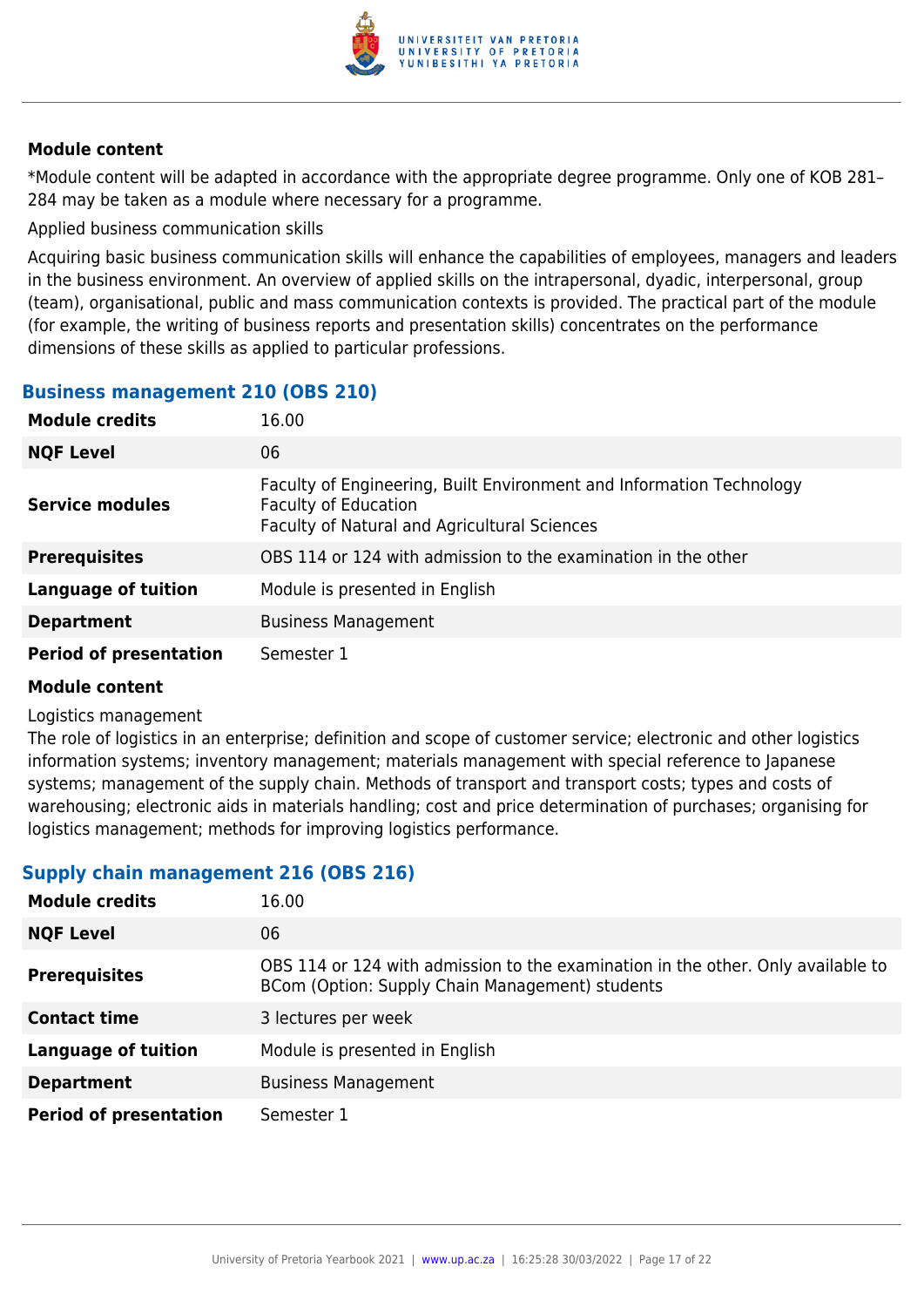

\*Only for BCom (Option: Supply Chain Management) students

The role of purchasing in the supply chain, decisionmaking in purchasing, the purchasing process, markets and products, purchasing intelligence, outsourcing and risk management, sourcing strategy, new product development and quality control, purchasing performance management, supplier assessment, negotiating techniques and facilities management and buying of services.

#### **Business management 220 (OBS 220)**

| <b>Module credits</b>         | 16.00                                                                                                                                                 |
|-------------------------------|-------------------------------------------------------------------------------------------------------------------------------------------------------|
| <b>NQF Level</b>              | 06                                                                                                                                                    |
| <b>Service modules</b>        | Faculty of Engineering, Built Environment and Information Technology<br><b>Faculty of Education</b><br>Faculty of Natural and Agricultural Sciences   |
| <b>Prerequisites</b>          | OBS 114 or 124 with admission to the examination in the other. Students from<br>other Faculties are required to have 50% for Mathematics in Grade 12. |
| <b>Contact time</b>           | 3 lectures per week                                                                                                                                   |
| <b>Language of tuition</b>    | Module is presented in English                                                                                                                        |
| <b>Department</b>             | <b>Business Management</b>                                                                                                                            |
| <b>Period of presentation</b> | Semester 2                                                                                                                                            |
|                               |                                                                                                                                                       |

#### **Module content**

Project management and negotiations:

Introduction Project management concepts; needs identification; the project, the project manager and the project team; types of project organisations; project communication and documentation. Planning and control: planning, scheduling and schedule control of projects; resource considerations and allocations; cost planning and performance evaluation.

Negotiation and collective bargaining: The nature of negotiation; preparation for negotiation; negotiating for purposes of climate creation; persuasive communication; handling conflict and aggression; specialised negotiation and collective bargaining in the South African context.

#### **Supply chain management 226 (OBS 226)**

| <b>Module credits</b>         | 16.00                                                                                                                               |
|-------------------------------|-------------------------------------------------------------------------------------------------------------------------------------|
| <b>NQF Level</b>              | 06                                                                                                                                  |
| <b>Prerequisites</b>          | OBS 114 or 124 with admission to the examination in the other. Only available to<br>BCom (Option: Supply Chain Management) students |
| <b>Contact time</b>           | 3 lectures per week                                                                                                                 |
| <b>Language of tuition</b>    | Module is presented in English                                                                                                      |
| <b>Department</b>             | <b>Business Management</b>                                                                                                          |
| <b>Period of presentation</b> | Semester 2                                                                                                                          |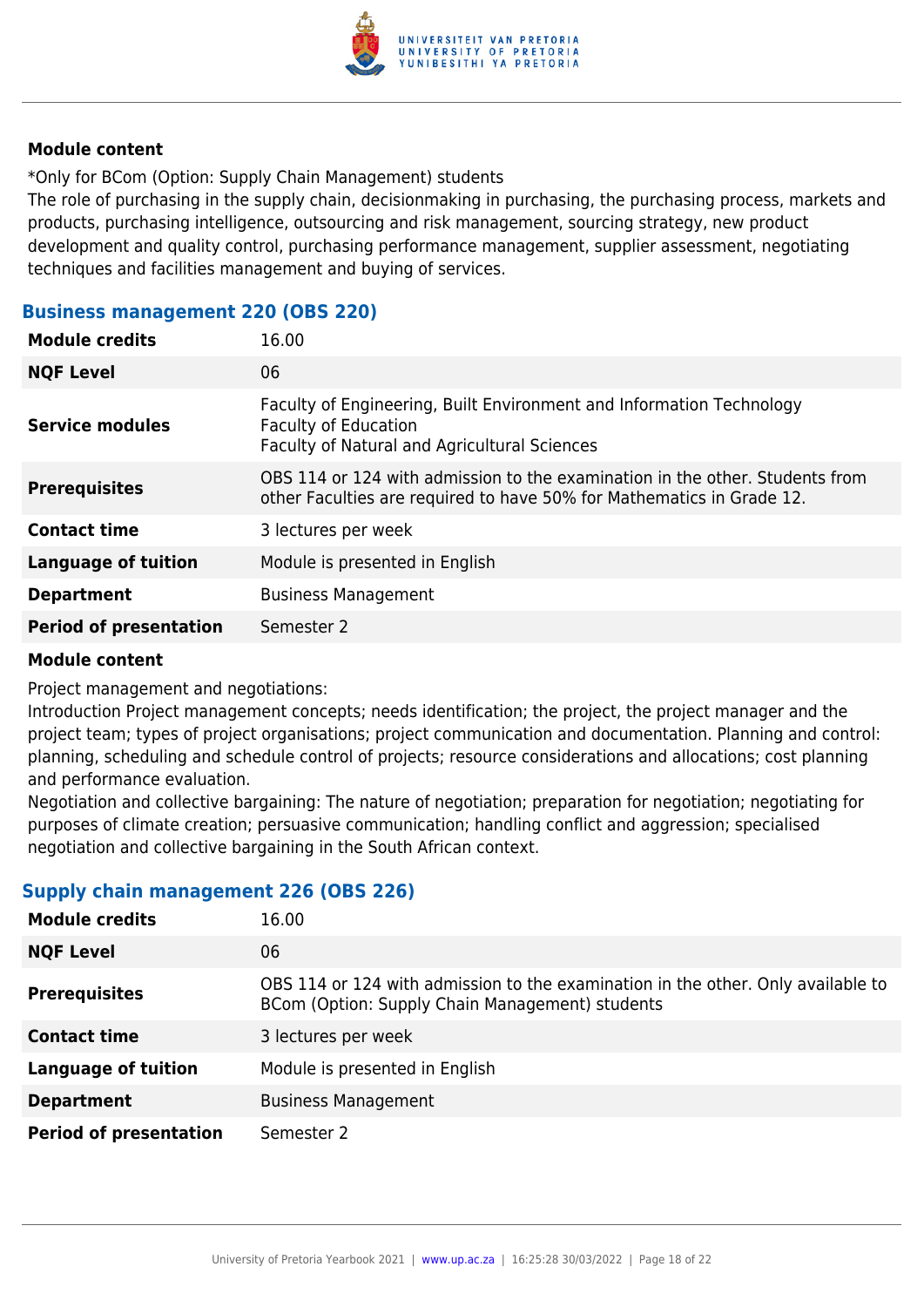

\*Only for BCom (Option: Supply Chain Management) students

Operations strategy and competitiveness; process analysis, product design and process selection; manufacturing; services; total quality management; operations reengineering; supply chain strategy; capacity management; just-in-time systems; forecasting; aggregate sales and operation planning; inventory control; operational scheduling; material requirements planning and theory of constraints.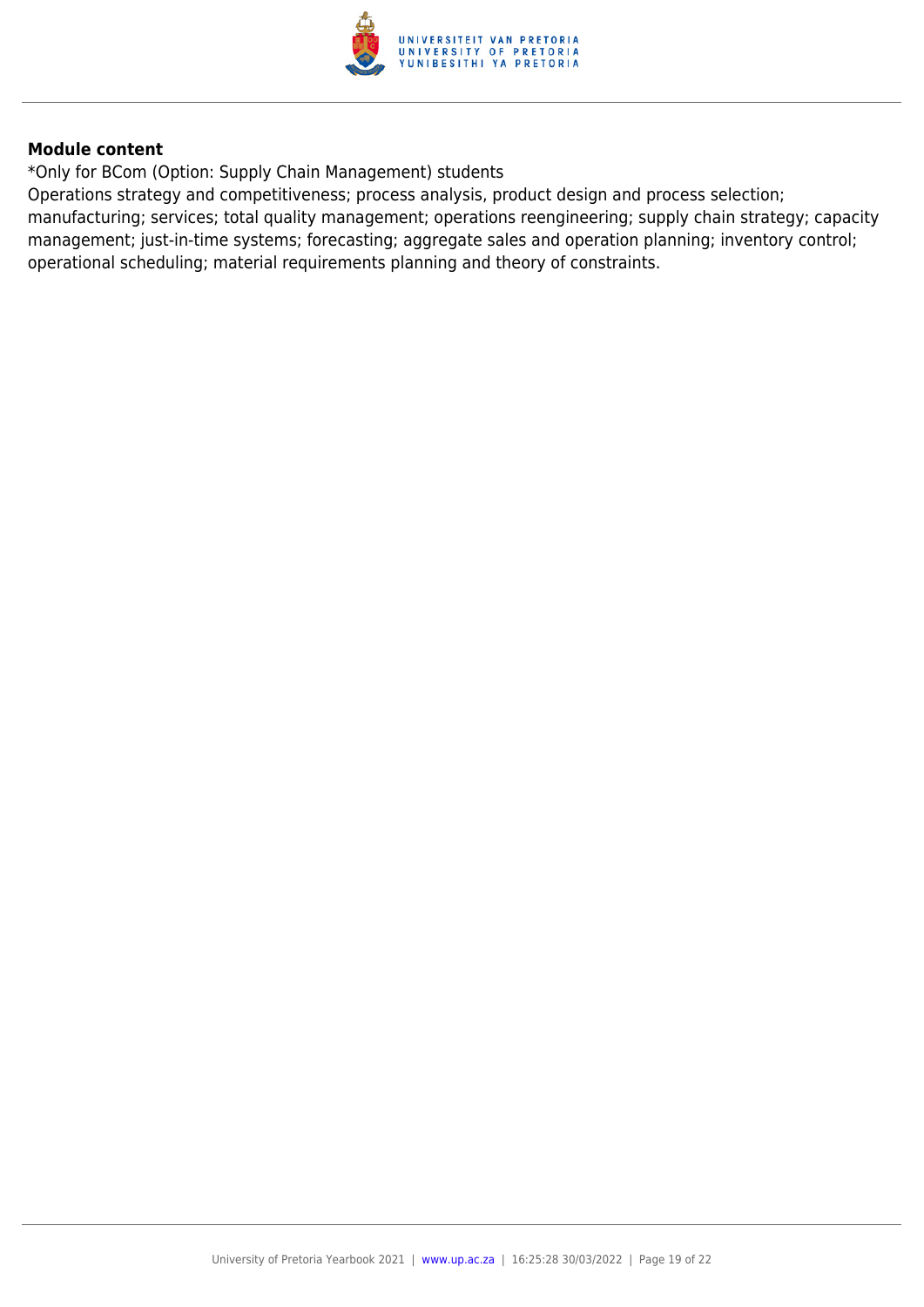

# Curriculum: Final year

**Minimum credits: 120**

# **Core modules**

#### **Business management 310 (OBS 310)**

| <b>Module credits</b>         | 20.00                                                                |
|-------------------------------|----------------------------------------------------------------------|
| <b>NQF Level</b>              | 07                                                                   |
| <b>Service modules</b>        | Faculty of Engineering, Built Environment and Information Technology |
| <b>Prerequisites</b>          | OBS 114 or 124 with admission to the examination in the other        |
| <b>Contact time</b>           | 3 lectures per week                                                  |
| <b>Language of tuition</b>    | Module is presented in English                                       |
| <b>Department</b>             | <b>Business Management</b>                                           |
| <b>Period of presentation</b> | Semester 1                                                           |
|                               |                                                                      |

#### **Module content**

Strategy formulation: the deliberate strategy process of formulating a vision and mission statement, conducting internal and external environmental analyses and selecting appropriate strategies. It will enhance an understanding of the level of strategy formulation, gaining competitive advantage in your market place and thinking strategically.

#### **Supply chain management 316 (OBS 316)**

| <b>Module credits</b>         | 20.00                                                                                                                                           |
|-------------------------------|-------------------------------------------------------------------------------------------------------------------------------------------------|
| <b>NQF Level</b>              | 07                                                                                                                                              |
| <b>Prerequisites</b>          | OBS 114, OBS 124 with admission to the examination in OBS 216 and OBS 226.<br>Only available to BCom (Option: Supply Chain Management) students |
| <b>Contact time</b>           | 3 lectures per week                                                                                                                             |
| <b>Language of tuition</b>    | Module is presented in English                                                                                                                  |
| <b>Department</b>             | <b>Business Management</b>                                                                                                                      |
| <b>Period of presentation</b> | Semester 1                                                                                                                                      |

#### **Module content**

\*Only for BCom (Option: Supply Chain Management) students

The transport environment; model selection and intermodel combinations; fundamental transport economics; transport planning; transport operations; transport legislation; transport strategies; warehouse methodologies; warehouse location and design; material handling equipment; warehouse operations; key performance indications and performance requirements.

#### **Supply chain management 326 (OBS 326)**

**Module credits** 20.00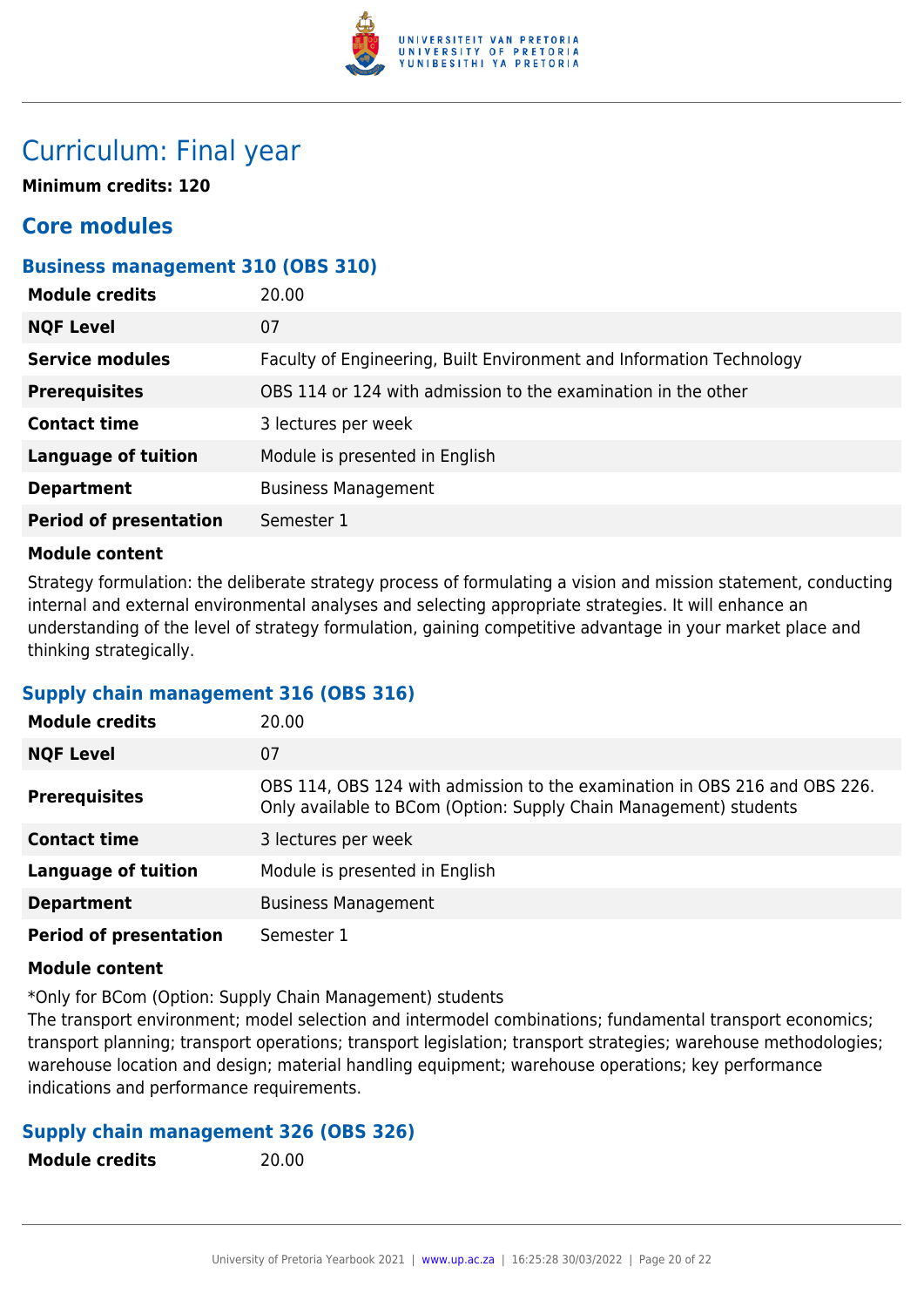

| <b>NQF Level</b>              | 07                             |
|-------------------------------|--------------------------------|
| <b>Prerequisites</b>          | <b>OBS 316 GS</b>              |
| <b>Contact time</b>           | 3 lectures per week            |
| <b>Language of tuition</b>    | Module is presented in English |
| <b>Department</b>             | <b>Business Management</b>     |
| <b>Period of presentation</b> | Semester 2                     |

\*Only for BCom (Option: Supply Chain Management) students

Corporate alignments; competitive positioning; customer service design; strategy design; channel strategy; network design; supply chain relationships; supply chain desig; supplier alignment; operations alignment; distribution alignment; demand alignment and logistics information systems.

#### **International business management 359 (OBS 359)**

| 20.00                                                                |
|----------------------------------------------------------------------|
| 07                                                                   |
| Faculty of Engineering, Built Environment and Information Technology |
| OBS 114 or OBS 124 with admission to the examination in the other    |
| 2 lectures per week                                                  |
| Module is presented in English                                       |
| <b>Business Management</b>                                           |
| Semester 1                                                           |
|                                                                      |

#### **Module content**

Introduction to international management

International business management; the process of internationalisation; growth in international trade and investment; the evolution of multinational enterprises; management perspectives on international trade and international trade theories; international trade regulation; economic integration; the formation of trading blocks, and free-trade areas.

The international business environment

The cultural environment of international business; the political and legal environments as well as the economic environment of international business; the international monetary system; the foreign exchange market; and international capital markets.

#### **International business management 369 (OBS 369)**

| <b>Module credits</b>  | 20.00                                                                |
|------------------------|----------------------------------------------------------------------|
| <b>NQF Level</b>       | 07                                                                   |
| <b>Service modules</b> | Faculty of Engineering, Built Environment and Information Technology |
| <b>Prerequisites</b>   | Admission to the exam in OBS 359                                     |
| <b>Contact time</b>    | 2 lectures per week                                                  |